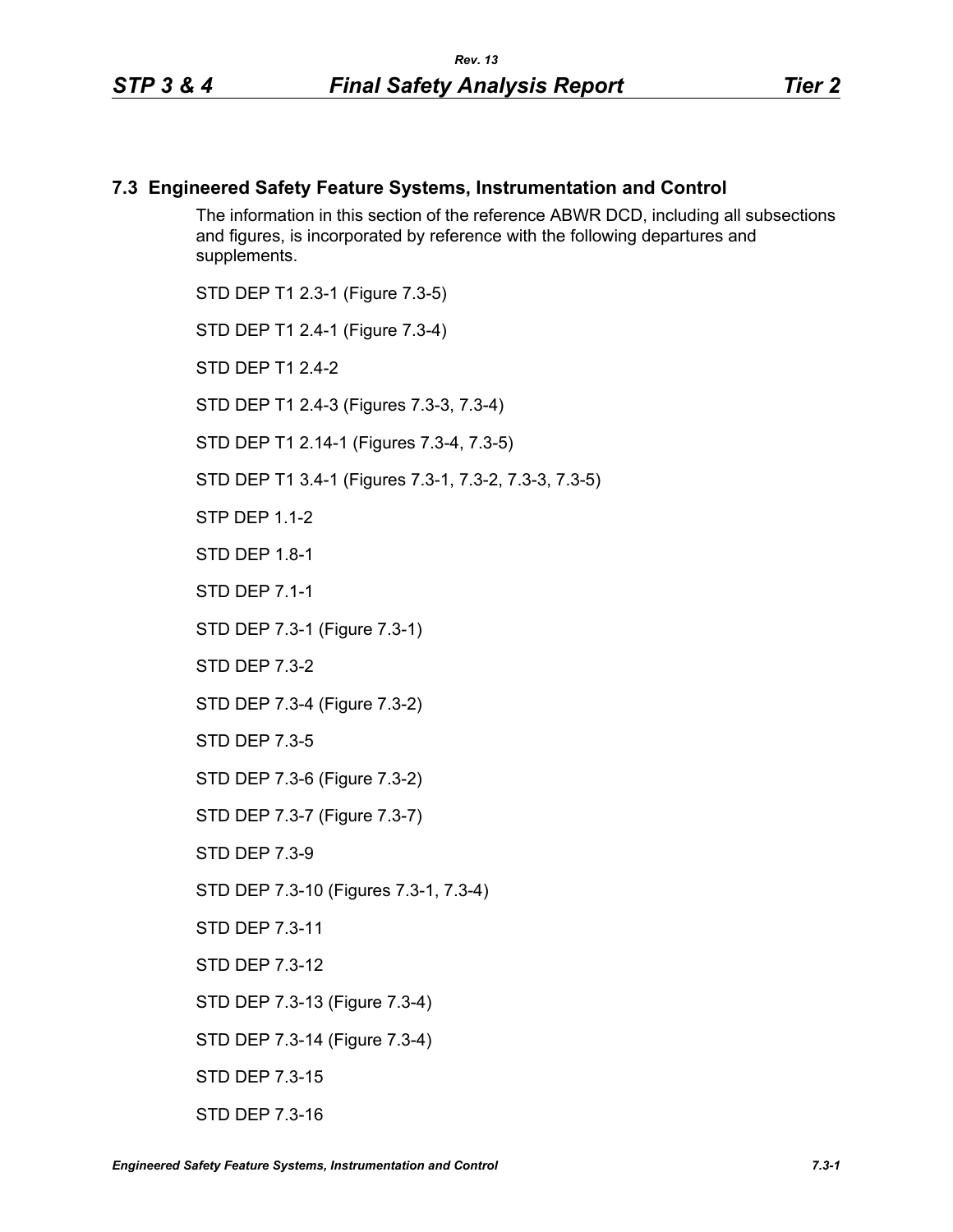STD DEP 7.3-17

STD DEP 7.7-2

STD DEP Admin (Figure 7.3-5)

## **7.3.1 Description**

## **7.3.1.1 System Descriptions**

STD DEP 1.8-1

*This subsection describes the instrumentation and controls for the various engineered safety features (ESF) systems. It provides design basis information as called for by IEEE-* 279 603 *and provides reference to system diagrams which are included in the Safety Analysis Report.*

# **7.3.1.1.1.1 High Pressure Core Flooder System Instrumentation and Controls**

STD DEP T1 3.4-1

STD DEP 7.1-1

STD DEP 7.3-1

STD DEP Admin

*(2)* Supporting Systems (Power Supplies)

*Supporting systems for the HPCF I&C consist only of the instrumentation, logic and motive power supplies. The controls instrumentation and logic power is obtained from the SSLC* Class 1E 125 VDC *Division 2 and 3, 120 VAC UPS buses (Section 8.3). The logic power is as described in Section 7.2 for the RPS portion of the SSLC* Reactor Trip and Isolation System (RTIS)*.*

- *(3) Equipment Design*
	- *(a) (w)Initiating Circuits*

*Reactor vessel low water level is monitored by four level transmitters (one in each of the four electrical divisions) that sense the difference between the pressure due to a constant reference leg of water and the pressure due to the actual height of water in the vessel. Each level transmitter provides an input to local multiplexer units which perform signal conditioning and* a remote digital logic controller (RDLC) for *analog-to-digital conversion. The formatted, digitized sensor input is*  transmitted *with other sensor signals over an optical fiber data link to the logic processing units in the main control room. All four transmitter signals are fed into the two-out-of-four logic for each of the two divisions (II & III). The initiation logic for HPCF sensors is shown in Figure 7.3-1.*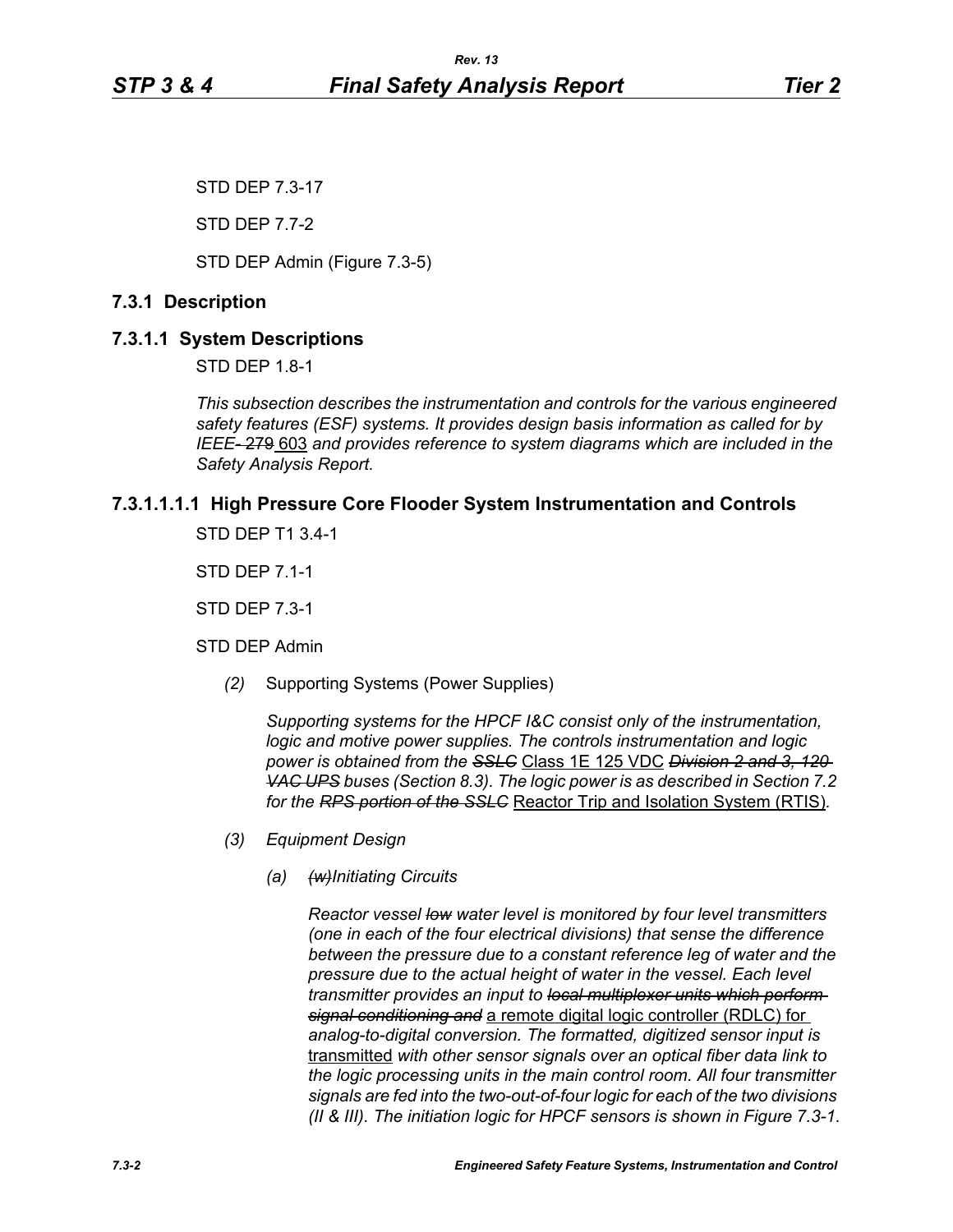*The HPCF System is initiated on receipt of a reactor vessel low water level signal (Level 1.5) or drywell high-pressure signal from the trip*  logic. The HPCF System reaches its design flow rate within 36 seconds *of receipt of initiation signal* in a time interval consistent with Table 6.3-1*. Makeup water is discharged to the reactor vessel until the reactor high water level is reached. The HPCF System then automatically stops flow by closing the injection valve if the high water level signal is available.*

*(d) Redundancy and Diversity*

The following standard supplement provides reference to additional information.

For additional diverse HPCF features to mitigate potental commonmode failure conditions, see the discussion in Subsection 7C.5.

*(e) Actuated Devices*

*The HPCF valves must be opened sufficiently to provide design flow rate within 36 seconds from receipt of the initiation signal* the time interval consistent with Table 6.3-1.

*(f) Separation*

*Separation within the ECCS is such that no single design basis event, in conjunction with an additional single failure, can prevent core cooling when required. Control and electrically driven equipment wiring is segregated into three separate electrical divisions, designated I, II and III (Figure 8.3-1).* Initiation sensor inputs are from all four divisions. *HPCF is a two-division system utilizing Divisions II and III. HPCF control logic, cabling, manual controls and instrumentation are arranged such that divisional separation is maintained. System separation and diesel loading are shown in Table 8.3-1.*

*(g) Testability*

*The high-pressure core flooder (HPCF) instrumentation and control system is capable of being tested during normal unit operation to verify the operability of each system component. Testing of the initiation transmitters which are located outside the drywell is accomplished by valving out each transmitter, one at a time, and applying a test pressure source. This verifies the operability of the transmitter, as well as the calibration range. The analog sensor inputs are calibrated at the analog inputs of the remote multiplexing units RDLCs. With a division-ofsensors bypass in place, calibrated, variable signals are injected in place of the sensor signals and monitored at the SSLC* ELCS *control room panels for linearity, accuracy, fault response, and downscale and upscale trip response.*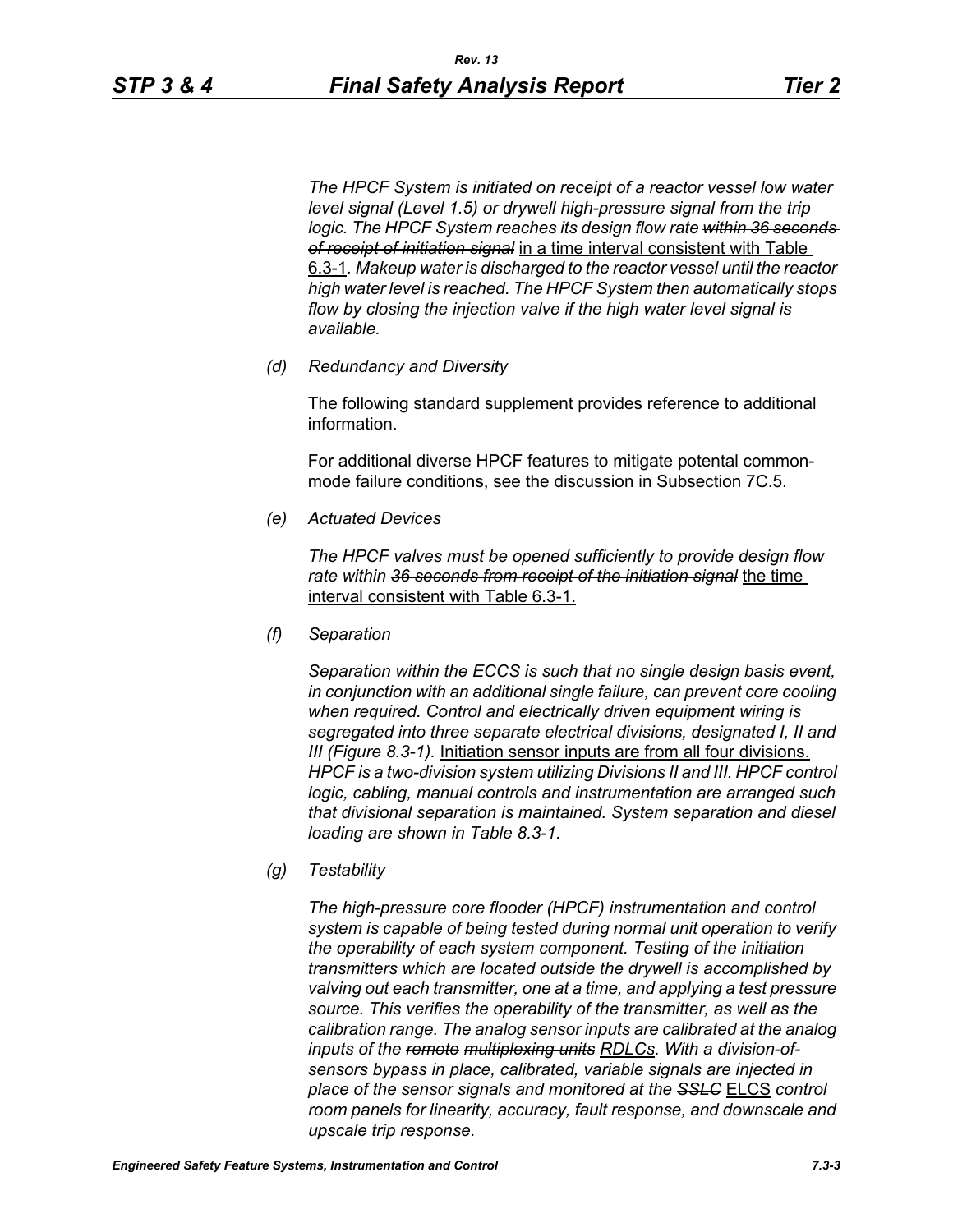*Testing for functional operability of the control logic is accomplished by means of continuous automatic self-testing. The automatic system selftest* as *discussed in Subsection 7.1.2.1.6 is also applicable for HPCF.*

*(i) Operational Considerations*

*See Chapter 16 for setpoints and margins.*Chapter 16 describes the methods for calculating setpoints and margins.

*(j) Parts of System Not Required for Safety*

*The non-safety-related portions of the HPCF System include the annunciators and the* plant *computer* functions (PCFs)*. Other instrumentation considered non-safety-related are those indicators which are provided for operator information but are not essential to correct operator action.*

## **7.3.1.1.1.2 Automatic Depressurization Subsystem Instrumentation and Controls**

- STD DEP T1 3.4-1
- STD DEP 7.1-1
- STD DEP 7.3-2
- STD DEP 7.3-4
- STD DEP 7.3-5
- STD DEP 7.3-6
- STD DEP 7.3-7
- STD DEP 7.3-16
- STD DEP 7.7-2
- STD DEP Admin
	- *(1) System Identification*

*Automatic safety/relief valves (SRVs) are installed on the main steamlines inside the drywell. The valves can be actuated in two ways: (1) they will relieve pressure by actuation with electrical power* by pneumatic action *or (2) by mechanical actuation without power. The suppression pool provides a heat sink for steam relieved by these valves. Relief valve operation may be controlled manually from the control room to hold the desired reactor pressure. Eight of the SRVs are designated as Automatic Depressurization Subsystem (ADS) valves and are capable of operating from either ADS logic*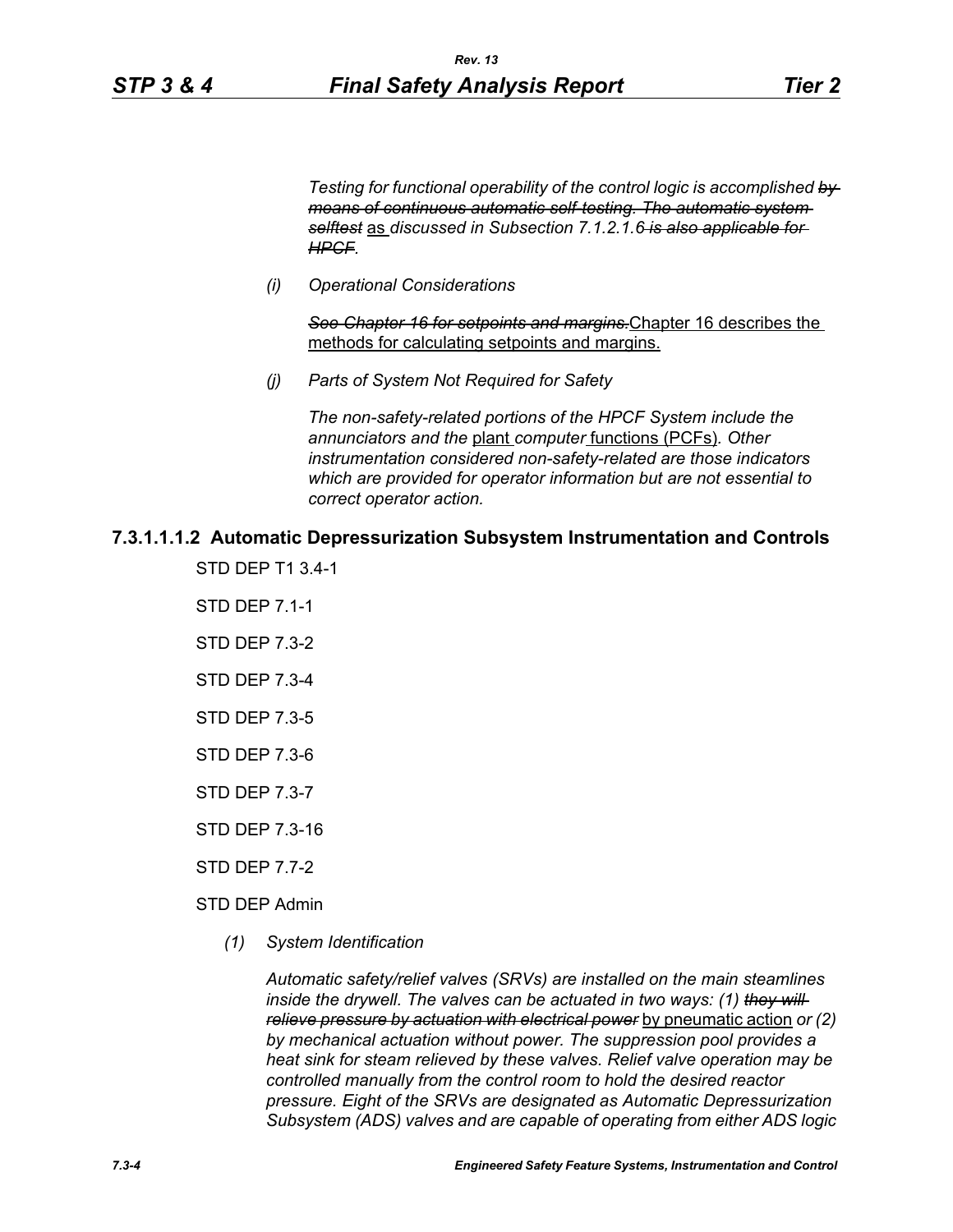*or safety/relief logic signals. The safety/relief logic is discussed in Paragraph (4). Automatic depressurization by the ADS is provided to reduce the pressure during a loss-of-coolant accident in which the HPCF and RCIC Systems are unable to restore vessel water level. This allows makeup of core cooling water by the low pressure makeup system (RHR/LP flooding mode).*

#### *(3) Equipment Design*

*The ADS accumulators are sized to operate the SRV one time at drywell design pressure or five times at normal drywell pressure, following failure of the pneumatic supply to the accumulator. Sensors provide inputs to local multiplexer units which perform signal conditioning and* an RDLC for *analogto-digital conversion. The formatted, digitized sensor inputs are multiplexed* transmitted *with other sensor signals over an optical data link to the logic processing units in the main control room. All four transmitter signals are fed into the two-out-of-four logic for each of two divisions, either of which can actuate the ADS. Station batteries and SSLC* ELCS *power supplies energize the electrical control circuitry. The power supplies for the redundant divisions are separated to limit the effects of electrical failures. Electrical elements in the control system energize to cause the relief valves to open.*

*(b) Logic and Sequencing*

*Two parameters of initiation signals are used for the ADS: drywell high pressure and reactor vessel low-low water* below *level (Level 1)* or reactor vessel water below Level 1 alone after a time delay*. Two-out-offour of each set of signals must be present throughout the timing sequence to cause the SRVs to open. Each parameter separately seals itself in and annunciates following the two-out-of-four logic confirmation. Low Water Level 1 is the final sensor to initiate the ADS.*

*After receipt of the initiation signals and after a delay provided by time delay elements, each of the two solenoid pilot gas valves is energized. This allows pneumatic pressure from the accumulator to act on the gas cylinder operator. The gas cylinder operator opens and holds the relief valve open. Lights in the main control room indicate when the solenoidoperated pilot valves are* gas cylinder operator is *energized to open*ed or closed for *a safety/relief valve. Linear variable differential transformers (LVDTs)* Limit switches *mounted on the* gas cylinder *valve operators verify each valve position to the Performance Monitoring and Control System (PMCS)* plant computer function (PCF)*, and the annunciators.*

*Manual reset circuits are provided for the ADS initiation signal and the two parameter sensor input logic signals. An attempted reset has no effect if the two-out-of-four initiation signals are still present from each parameter (high drywell pressure and low-low reactor water level* below Level 1*). However, a keylocked* an *inhibit switch is provided for each*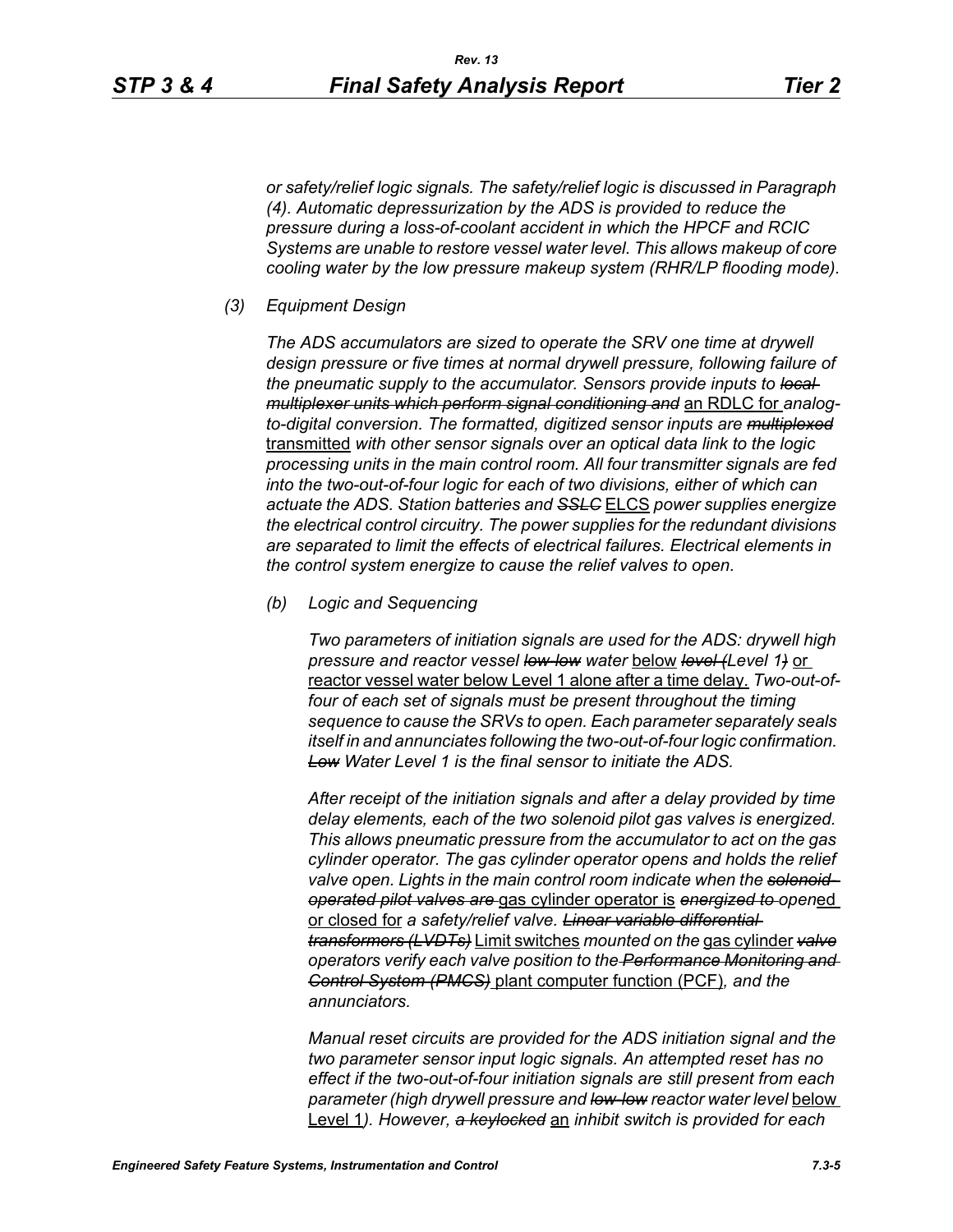*division which can be used to take one ADS division out of service for testing or maintenance during plant operation. This switch is ineffective once the ADS timers have timed out and thus cannot be used to abort and reclose the valves once they are signalled to open. The inhibit mode is continuously annunciated in the main control room.*

*For anticipated transient without scram (ATWS) mitigation, the ADS has an automatic and manual inhibit of the automatic ADS initiation. Automatic initiation of ADS is inhibited unless there is a coincident low reactor water level signal and an average power range monitors (APRMs) ATWS permissive signal* whenever potential ATWS conditions exist as indicated by APRMs not being down scale*. There are main control room switches for the manual inhibit of automatic initiation of ADS.*

*(c) Bypasses and Interlocks*

*There is one manual ADS inhibit switch in the control room for each ADS logic and control division which will inhibit ADS initiation, if ADS has not initiated. The primary purpose of the inhibit switch is to remove one of the two ADS logic and control divisions from service for testing and maintenance during plant operation. The ADS is interlocked with the HPCF and RHR Systems by means of pressure sensors located on the discharge of these pumps. Manual ADS bypasses the timers and immediately opens the ADS valves, provided the ECCS pump(s) running permissives are present. The rotating collar permissives and duality of button sets* need to rotate the collar before depressing the pushbutton, *combined with annunciators*, *assure manual initiation of ADS to be a deliberate act.*

*(d) Redundancy and Diversity*

*The ADS is initiated by high drywell pressure and/or low reactor vessel water* below *level* Level 1*. The initiating circuits for each of these parameters are redundant as described by the circuit description of this section. Diversity is provided by the HPCF System* and RCIC Systems.

*(f) Separation*

*Separation of the ADS is in accordance with criteria stated in Section 7.1. ADS is a Division I (ADS 1) and Division II (ADS 2) system, except that only one set of relief valves is supplied. Each ADS relief valve can be actuated by any one of three solenoid pilot valves supplying nitrogen gas to the relief valve gas piston operators. One of the ADS solenoid pilot valves is operated by Division I logic and the other by Division II*  logic. The third solenoid pilot is used for non-ADS operation. The non-ADS SRV function solenoid pilot valves are powered from Division I, II or III Class 1E DC bus. *Control logic manual controls and instrumentation are mounted so that Division I and Division II*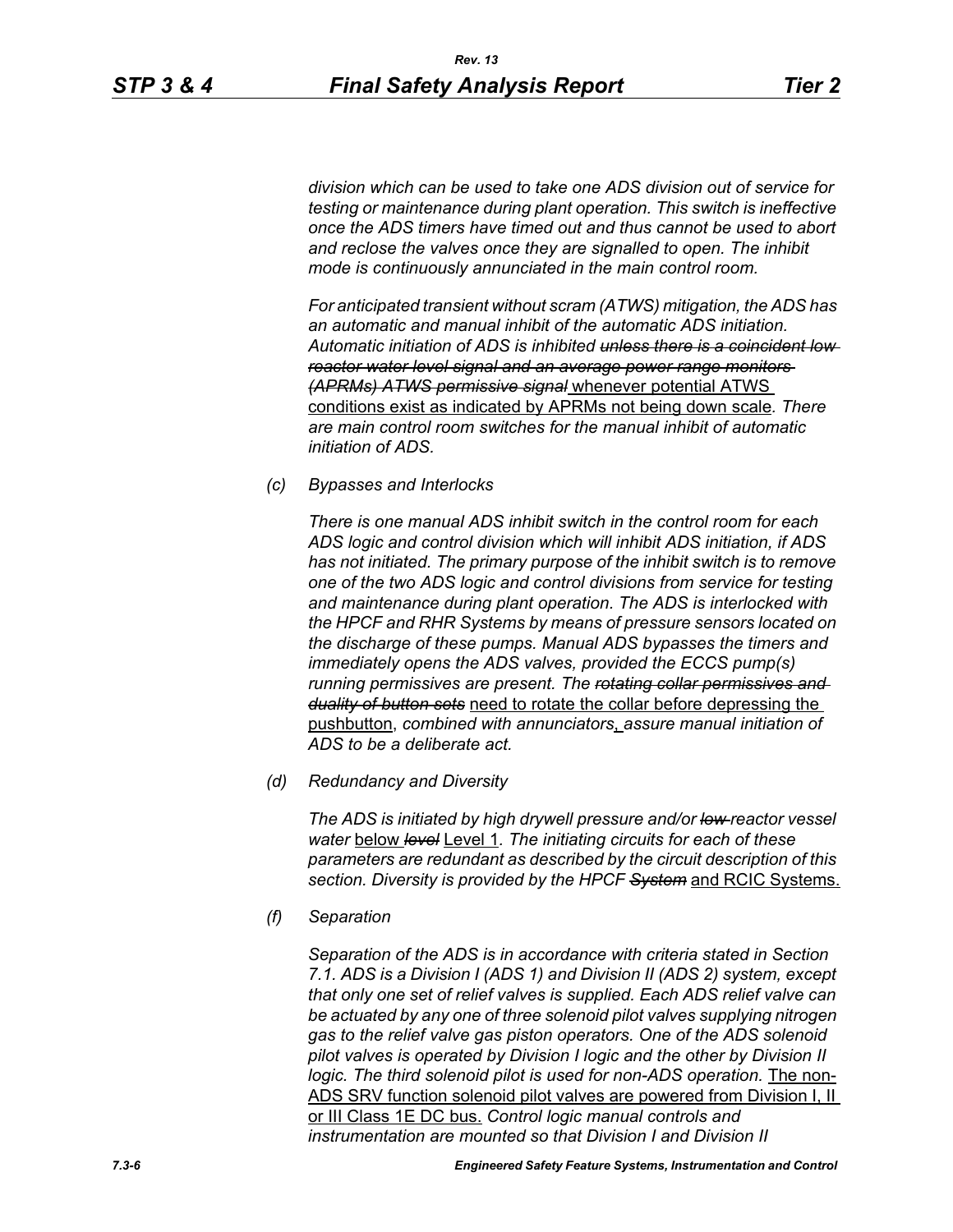*separation is maintained. Separation from Divisions III and IV is likewise maintained.*

*(g) Testability*

*The ADS has two complete control logics, one in Division I and one in Division II. Each control logic has two circuits, both of which must operate to initiate ADS. Both circuits contain time delay logic to give the HPCF System an opportunity to restore water level. The ADS instrument channels signals are verified by cross comparison between the channels which bear a known relationship to each other. Indication for each instrument channel is available on displays associated with the*  **SSLC** ELCS. The logic is tested continuously by automatic self-test*circuits. The STS (*SSLC testing, as described in *the sixth test), discussed in RPS testability (Subsection 7.1.2.1.6) is also applicable here for the ADS. The instrument channels are* manually verified in accordance with Technical Specification requirements*automatically verified every ten minutes.Testing of ADS does not interfere with automatic operation if required by an initiation signal. The pilot solenoid valves can* also *be tested when the reactor is not pressurized.*

*(h) Environmental Considerations*

*The signal cables, solenoid valves, SRV operators and accumulators, and RV low-water level instrument lines are the only essential I&C equipment for the ADS located inside the drywell. These items will operate in the most severe environment resulting from a design basis LOCA (Section 3.11). Gamma and neutron radiation is also considered in the selection of these items. Equipment located outside the drywell (viz., the RPV level and DW pressure transmitters and multiplex* data communication *interfaces) will also operate in their normal and accident environments.*

*(i) Operational Considerations*

*A temperature element is installed on the SRV discharge piping several*  feet from the valve body. The temperature element provides input to  $a$ *multipoint recorder and interfaces with the PMCS computer* historian function *in the control room to provide a means of detecting SRV leakage during plant operation. When the temperature in any SRV discharge pipeline exceeds a preset valve, an alarm is sounded in the main control room. The alarm setting is enough above normal rated power drywell ambient temperatures to avoid spurious alarms, yet low enough to give early indication of SRV leakage.*

*Refer to Chapter 16 for setpoints and margin.*Chapter 16 describes the methods for calculating setpoints and margins.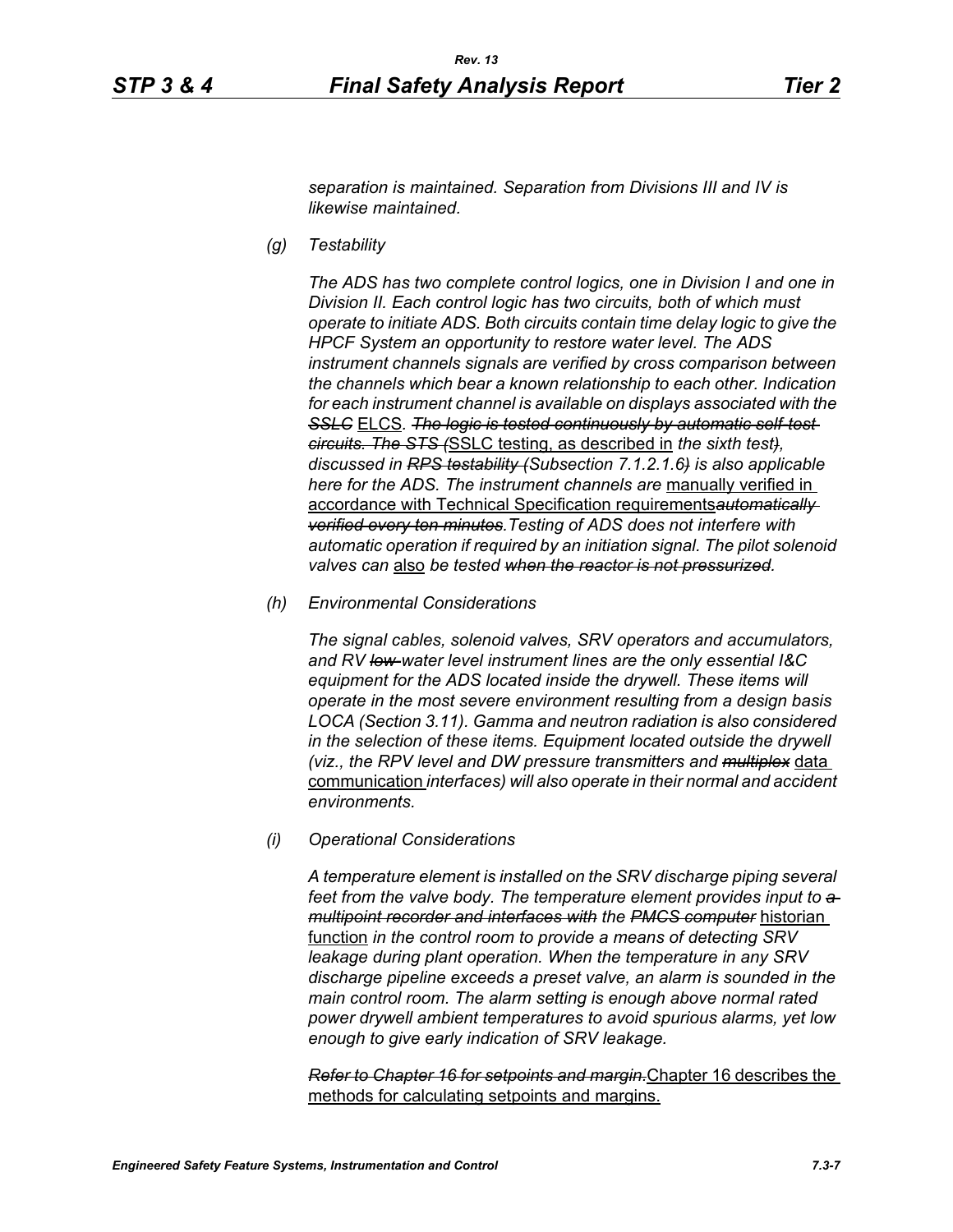*(j) Parts of System Not Required for Safety*

*The non-safety-related portions of the ADS include the annunciators and the computer*PCF*. Other instrumentation considered non-safetyrelated are those indicators which are provided for operator information, but are not essential to correct operator action.*

# **7.3.1.1.1.3 Reactor Core Isolation Cooling (RCIC) System—Instrumentation and Controls**

STD DEP T1 2.4-3

STD DEP T1 3.4-1

STD DEP 7.1-1

STD DEP Admin

*(3) Power Sources*

*The RCIC System is* primarily *powered by the Division I 125 VDC system*. *except,* Exceptions include *for the isolation valves for steam supply.* the *Inboard* inboard *isolation valves* (including the steam line warm-up valve) which *are powered by 480 VAC Division I and* the *outboard* steam supply isolation valve is *valves are powered by 125 VDC Division II.* The logic power is as described in Section 7.1 for ELCS.

#### *(4) Equipment*

*When actuated, the RCIC System pumps demineralized water from the condensate storage tank to the reactor vessel. The suppression pool provides an alternate source of water. The RCIC System includes a 100% capacity steam-driven turbine which drives a 100% capacity pump assembly, turbine and pump accessories, piping, valves, and instrumentation necessary to implement several flow paths. The arrangement of equipment and control devices is shown in Figure 5.4-8 (RCIC P&ID).*

*Level transducers* transmitters *used for the initiation and* stopping RCIC *tripping and pressure transducers for isolation of the RCIC System are provided by the Nuclear Boiler System and are shared by other system channels within each division.* High drywell pressure signals are provided by the Nuclear Boiler System and are also shared by other system channels within each division. *They* These *are located on instrument panels outside the drywell but inside the containment* Reactor Building*. The only operating components of the RCIC System that are located inside the drywell are the inboard steamline isolation valve and the steamline warmup line isolation valve.*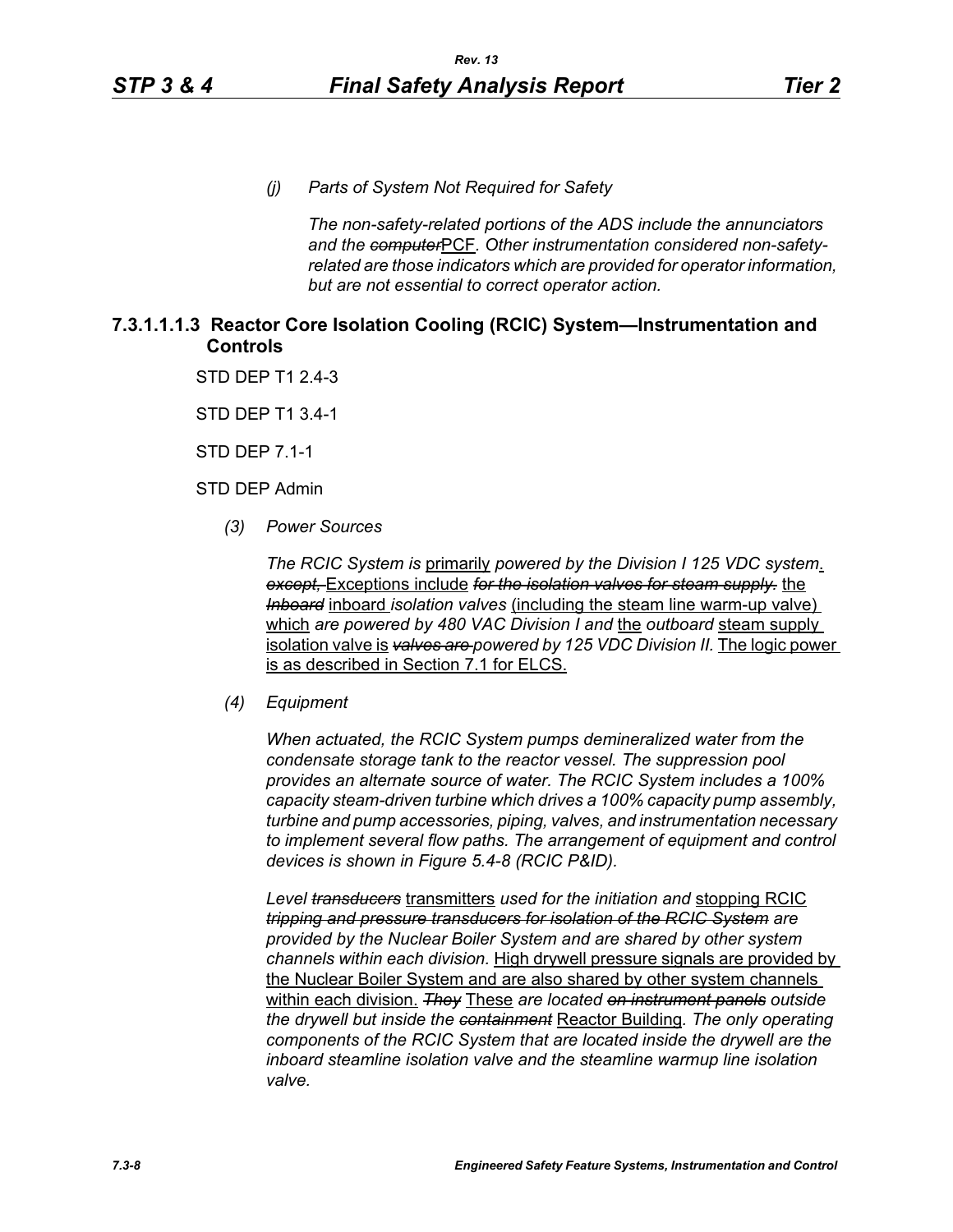*The rest of the RCIC System normal I&C components are located in the Reactor Building. Cables connect the sensors (via the multiplexed optical data links described in Appendix 7A)* (via the Essential Communication Function) *to control circuitry in the main control room. Control system details are shown in Figure 7.3-3.*

*A design flow functional test of the RCIC System may be performed during normal plant operation by drawing suction from the suppression pool and discharging through a full flow test return line to the suppression pool. The discharge valve to the reactor vessel remains closed during the test and reactor operation remains undisturbed. All components of the RCIC System are capable of individual functional testing during normal plant operation. Control system decisions will provide automatic return from test to operating mode if RCIC System initiation is required. There are three* two *exceptions:*

- *(i) The flow controller in manual mode. This feature provides operator flexibility during system operation.* Not used
- *(ii) Steam inboard/outboard isolation valves* are *closed. Closure of either or both requires operator action to properly sequence their opening (an alarm sounds when either of these valves leaves the fully open position).*
- *(iii) Breakers have been manually racked out of service. This condition is indicated in the main control room.*
- *(a) Initiating Circuits*

*The RCIC System is initiated upon receipt of a high drywell pressure signal or a reactor vessel low water level* Level 2 *signal. High drywell pressure is monitored by four shared pressure transmitters (one from each division) in the Nuclear Boiler System. Reactor vessel low water level is monitored by four shared level transducers* transmitters *(one from each of the four electrical divisions) in the NBS that sense the pressure difference between a constant reference leg of water and the actual height of water in the vessel.*

*Each transducer* transmitter *supplies a signal to a local multiplexer unit which performs signal conditioning and* for *analog-to-digital conversion (Appendix 7A). The formatted, digitized sensor inputs are multiplexed* transmitted *with other sensor signals over an optical data link to the logic processing units in the main control room. All four transmitter signals are fed into the two-out-of-four logic for RCIC initiation.*

*The sensing lines for the transducers* transmitters *are physically separated from each other and tap off the reactor vessel at each of the four quadrants of the containment structure associated with the appropriate electrical divisions.*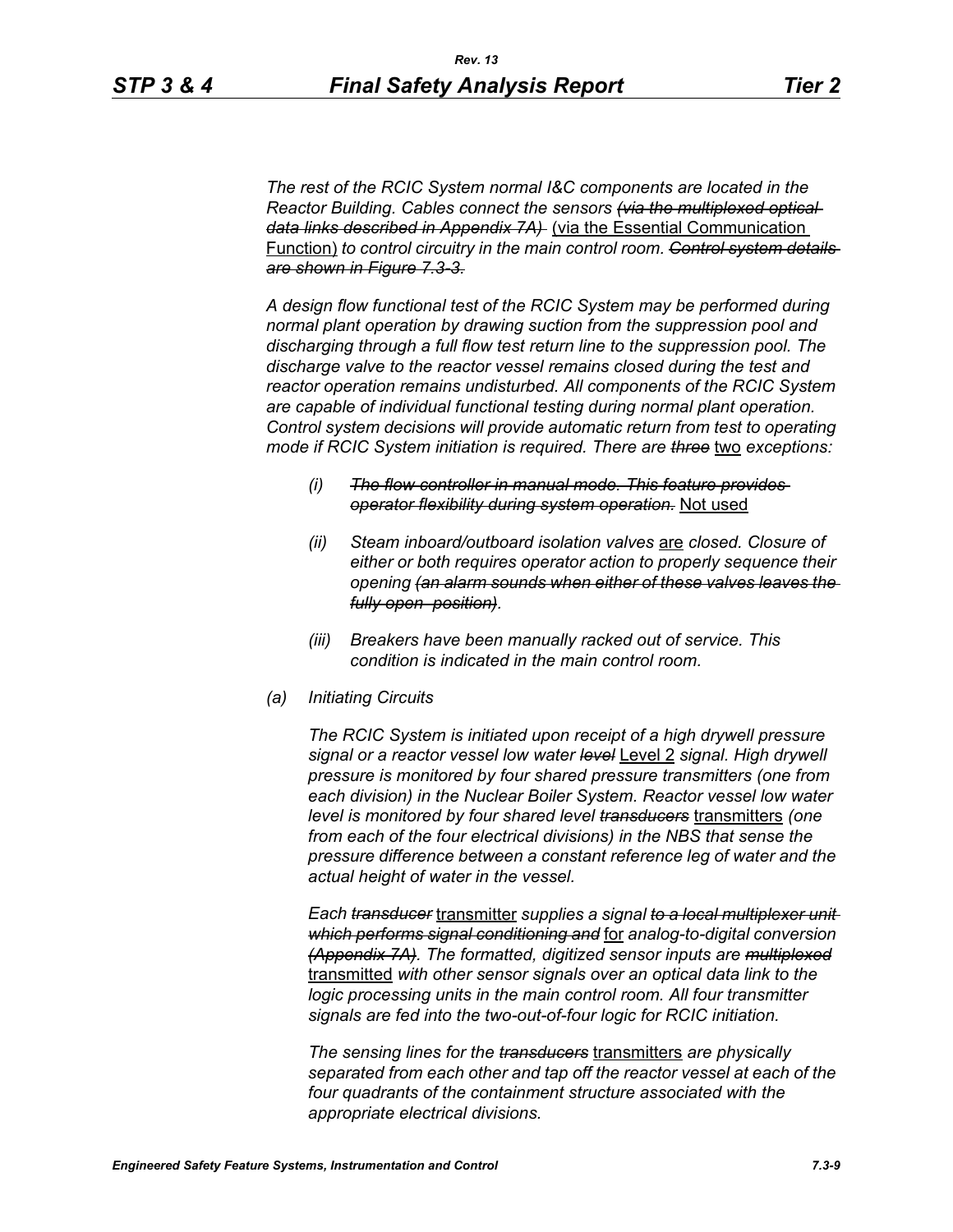*The RCIC System is initiated automatically after receipt of either of the two parameters just described and produces the design flow rate within 30 seconds* in a time interval consistent with Table 6.3-1*. The system then functions to provide design makeup water flow to the reactor vessel until the amount of water delivered to the reactor vessel is adequate to restore vessel level. The RCIC turbine will shut down*  automatically upon receipt of high reactor water level 8 *(two- out-of*four). The controls are arranged to allow manual startup, operation, and *shutdown.*

*The RCIC turbine is functionally controlled as shown in Figure 7.3-3 (RCIC IBD)* by an internal turbine flow controller*. The turbine governor limits the turbine speed and adjusts the turbine steam control valve* inlet *so that design pump discharge flow rate is obtained. The flow signal used for automatic control of the turbine is derived from a differential pressure measurement across a flow element in the RCIC System pump discharge line* within the turbine. All flow controls are internal to the combined turbine pump*.*

*The turbine is automatically shut down by tripping the turbine and closing the throttle valve if any of the following conditions are detected:*

- *(i) Turbine overspeed*
- *(ii) High turbine exhaust pressure*
- *(iii) RCIC auto-isolation signal*
- *(iv) Low pump suction pressure*
- *(v) Reactor vessel high water level (Level 8)*
- *(vi) Manual trip actuated* activated *by the operator (provided autoinitiating signal is not present)*

*Turbine overspeed indicates a malfunction of the turbine control mechanism. High turbine exhaust pressure indicates a* an *condition that threatens the physical integrity of* obstruction in *the exhaust line. Low pump suction pressure warns that cavitation and lack of cooling can cause damage to the pump which could place it out of service. A turbine trip* RCIC shutdown *is initiated for these conditions so that if the causes of the abnormal conditions can be found and corrected, the system can be quickly restored to service. Turbine overspeed is* first *detected by a standard turbine* an electrical overspeed sensor, and secondly by a throw-out pin *overspeed mechanical device. Four pressure sensors are used to detect high* High *turbine exhaust pressure; any one sensor can initiate turbine shutdown. One* Two *pressure sensor is* sensors can be *used to detect low RCIC System pump suction pressure (only one of*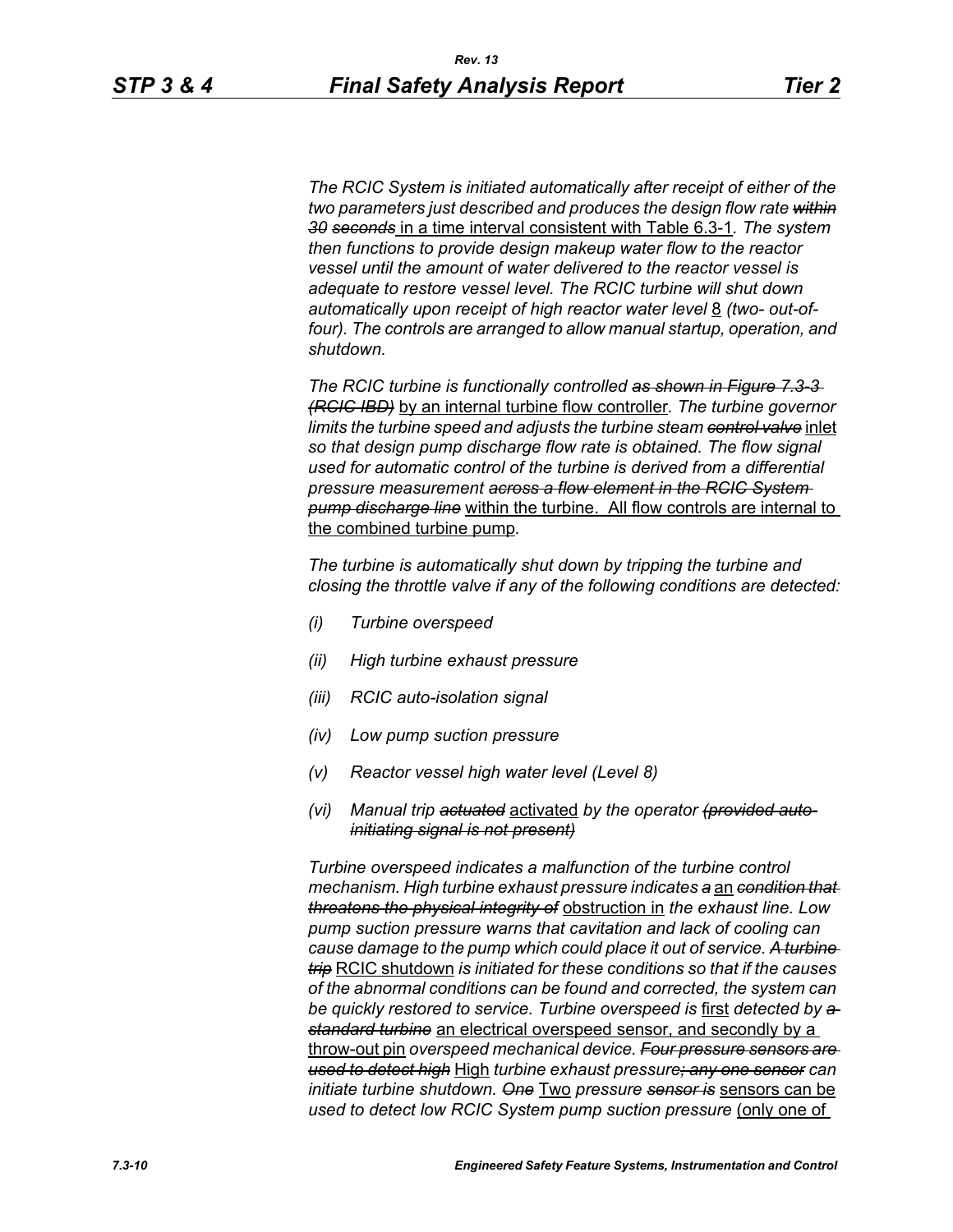these need to function since the logic is structured such that one can be in calibration at any time).

RCIC is automatically isolated on detection of high steam flow or high temperature in the RCIC room. Either of these is an indication of a steam line leak or break.

*High water level in the reactor vessel indicates that the RCIC System has performed satisfactorily in providing makeup water to the reactor vessel.* F*urther* A further *increase in level could result in* steam line *RCIC System turbine damage caused by gross carryover of moisture. The reactor vessel high water level* 8 *setting which trips* stops *the turbine is* below the bottom of the Main Steam Line (MSL) *near the top of the steam separators and is selected to prevent gross moisture carryover to the turbine* overflow into the MSLs*. Four shared level transmitters from the Nuclear Boiler System which sense differential pressure are arranged in two-out-of-four logic to initiate a turbine shutdown. However, should a subsequent low level signal recur, the RCIC System will automatically restart. See Chapter 6 (activated devices) for discussion of auto isolation logic.*

*(b) Logic and Sequencing*

*The scheme used for initiating the RCIC System is shown in Figure 7.3- 3 (RCIC IBD).* RCIC initially starts on the sensing of either a low water level (Level 2) signal or a high drywell pressure signal. This initiates a sequence of valve openings and a RCIC turbine ramp rate which results in rated flow to the reactor vessel in a time interval consistent with Table 6.3-1.

About 5 seconds after the initiation signal is received, the RCIC steam admission valve opens. The RCIC turbine controller controls the flow ramp rate to rated flow to the reactor vessel.

*(c) Bypasses and Interlocks*

*To prevent the turbine/pump from being damaged by overheating at reduced RCIC pump discharge flow, a pump minimum flow bypass is provided to route the water discharged from the pump back to the suppression pool.*

*The minimum flow bypass is controlled by an automatic DC motoroperated valve. The control scheme is shown in Figure 7.3-3 (RCIC IBD). The valve is automatically closed at high flow or when either the steam* admission *supply* valve *or turbine trip valvs* valves *are closed. Low flow, combined with high pump discharge pressure, opens the valve.*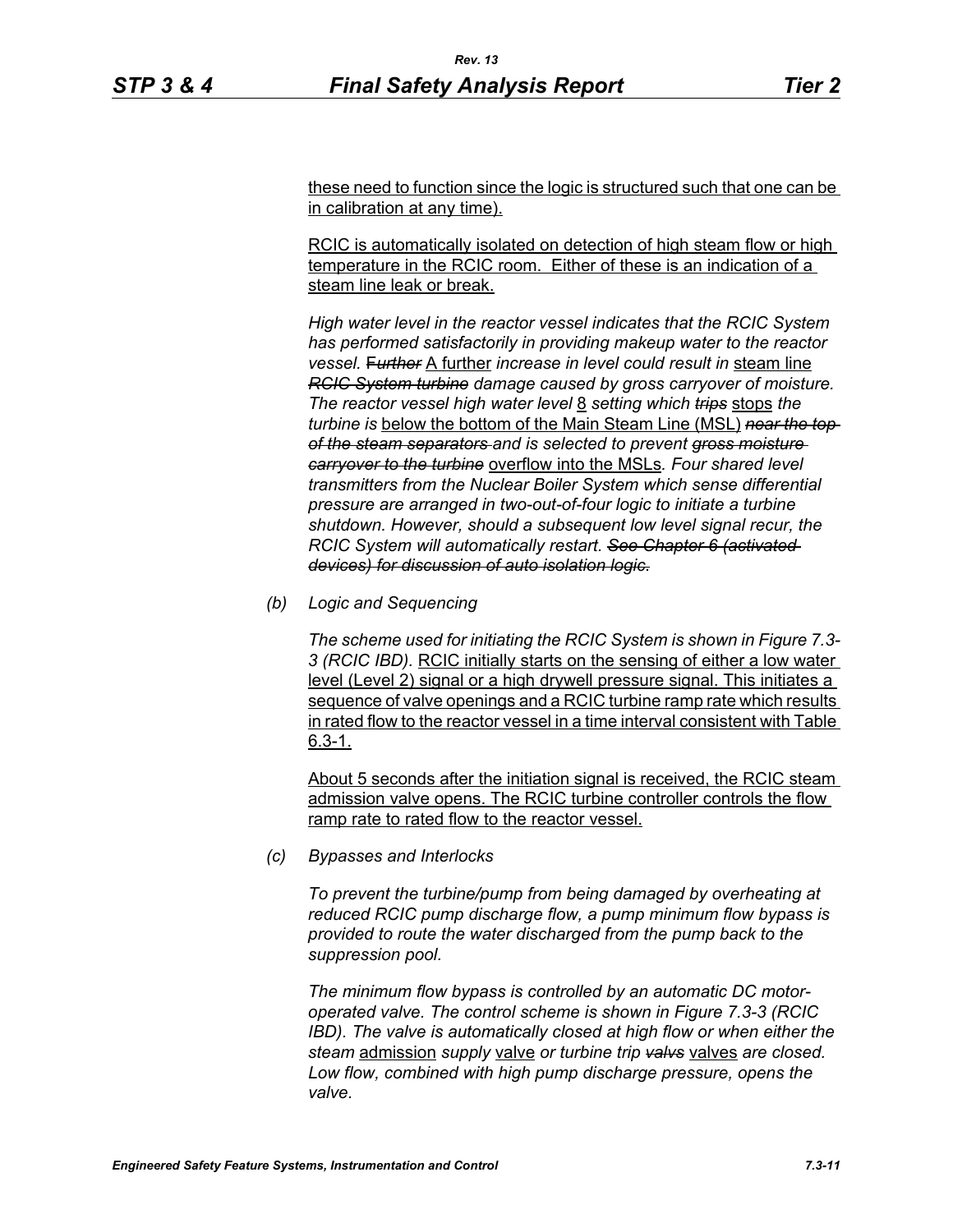*To prevent the RCIC steam supply pipeline from filling up with water and cooling excessively, a condensate drain pot, steamline drain, and appropriate valves are provided in a drain pipeline arrangement just upstream of the turbine supply valve. The controls position valves so that,* during During *normal operation, steamline drainage is routed to the main condenser.The water level in the steamline drain condensate pot is controlled by a* steam trap. If above normal condenstation occurs, as is typical during initial steam line warm up a *level switch and a direct acting solenoid valve which energizes to allow condensate to flow out of the drain pot*, bypassing the normal steam trap. This condition is alarmed in the MCR. *Upon receipt of an RCIC initiation signal and subsequent opening of the steam* admission *supply* valve*, the* this *drainage path is shut off by redundant valves.*

*To prevent the turbine exhaust line from filling with water, a condensate drain pot is provided* to route the turbine exhaust line to a drain tank*. The water in the turbine exhaust line condensate drain pot is routed to the clean radwaste system. RCIC initiation and subsequent opening of the steam* admission *supply valve causes the condensate* exhaust *drainage line to be shut off by redundant valves.*

*During test*Full Flow Test Mode *operation, the RCIC pump discharge is routed to the suppression pool. Two DC motor-operated valves are installed in the pump discharge to the suppression pool pipeline. The piping arrangement is shown in Figure 5.4-8 (RCIC P&ID). Upon receipt of an RCIC initiation signal* while in the Full Flow Test Mode*, the* RCIC pump discharge *valves* and CST suction valve *close* and the suction remains aligned to the suppression pool during this transition to the Vessel Makeup Mode. The RCIC pump suction may be remotely realigned to the CST, *as shown in Figure 7.3-3 (RCIC IBD). The pump suction from the condensate storage pool is automatically closed or interlocked closed if the suppression pool suction valve is fully open. Various indications pertinent to the operation and condition of the RCIC System are available to the main control room operator. Figure 7.3-3 (RCIC IBD) shows the various indications provided.*

*(d) Redundancy and Diversity*

*On a network basis, the HPCF System is redundant and diverse to the RCIC System for the ECCS and safe shutdown function. Therefore, the RCIC System, as a system by itself, is not required to be redundant or diverse, although the instrument channels are redundant for operational availability purposes.*

*The RCIC System is actuated by high drywell pressure or by reactor low water level* (Level 2)*. Four NBS sensors monitor each parameter and combine in two sets of two-out-of-four logic signals in the safety system logic and control (SSLC)* ESF Logic and Control System (ELCS)*. A*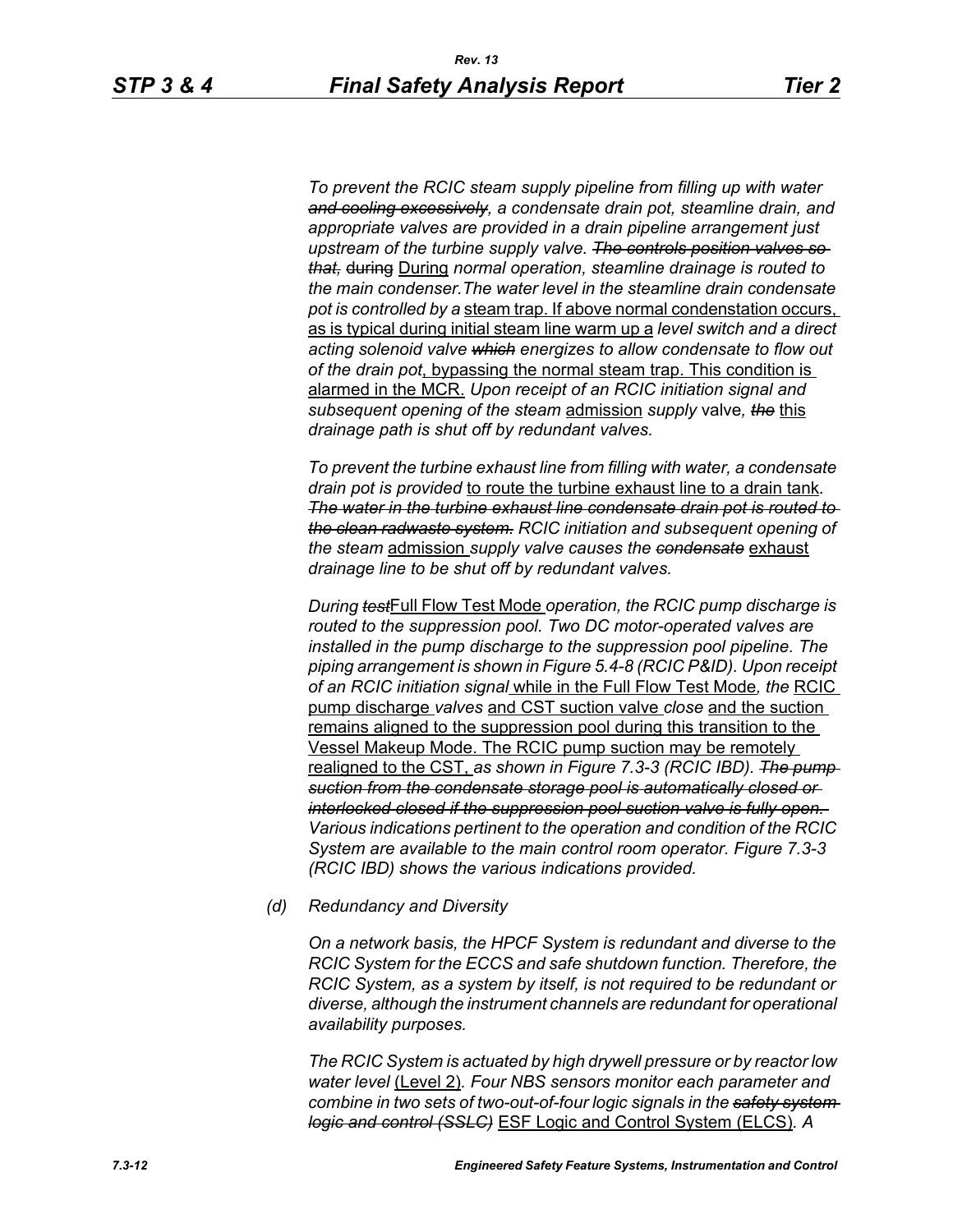*permissive signal from either set initiates the RCIC System. The sensor outputs themselves are shared by other systems in common with each division (see NBS P&ID Figure 5.1-3).*

*(e) Actuated Devices*

*All automatic valves in the RCIC System are equipped with remote manual test capability so that the entire system can be operated from the control room. Motor-operated valves are equipped with limit and torque switches. Limit switches turn off the motors when movement is complete. In the closing direction, torque switches turn the motor off when the valve has properly seated. Thermal overload devices are used to trip motor-operated valves during testing only. (for more information on valve testing, see Subsection 3.9.3.2) All motoroperated and air- operated valves provide control room indication of valve position. The system* RCIC *is capable of initiation independent of AC power.*

*To assure that the RCIC System can be brought to design flow rate within 30 seconds* in an time interval consistent with Table 6.3-1 *from receipt of the initiation signal, the following maximum operating times for essential RCIC valves are provided by the valve operation mechanisms:*

- *RCIC turbine steam* admission *supply valve: 15 s*
- *RCIC pump discharge valves: 15 s*
- *RCIC pump minimum flow bypass valve: 15*5 *s*

*The operating time is the time required for the valve to travel from the fully-closed to the fully-open position or vice versa. A normally closed steam* admission *supply valve is located in the turbine steam supply pipeline just upstream of the turbine stop valve. The control scheme for this valve is shown in Figure 7.3-3 (RCIC IBD). Upon receipt of an RCIC initiation signal this valve opens and remains open until closed by a high water level signal, or by operator action from the main control room.*

*Two normally open isolation valves, one inboard and one outboard, are provided in the steam supply line to the turbine. The* These *valves automatically close upon receipt of an RCIC isolation signal. The inboard isolation valve has a bypass line with an automatic remotely controlled valve in it. The bypass line is used to equalize and preheat the steamline* to the RCIC steam admission supply valve*.*

*The instrumentation* signals *for isolation* are provided by the Leak Detection and Isolation System (LDS) and *consists of the following:*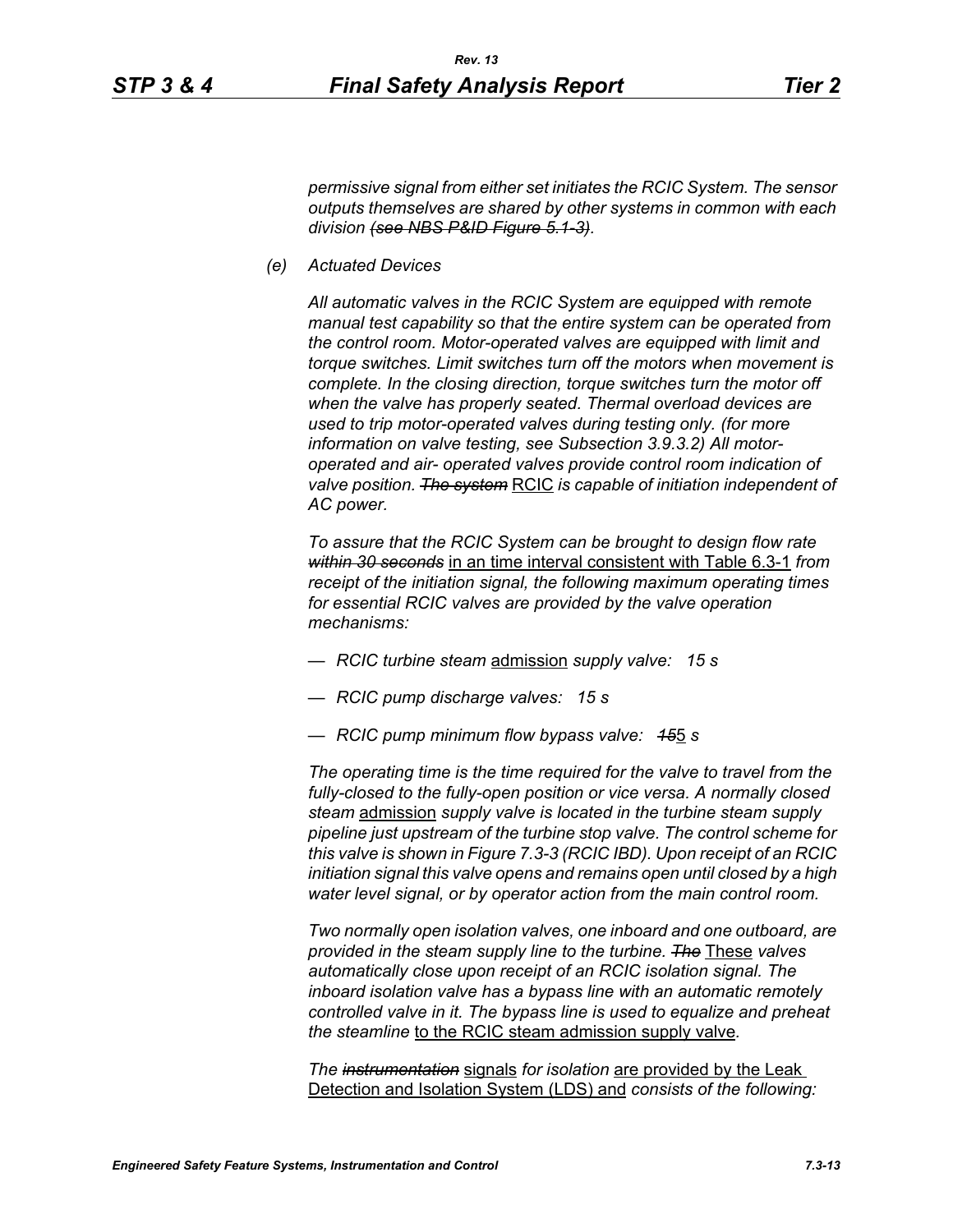- *— Outboard RCIC turbine isolation valve:*
- *(i) Ambient temperature sensors—RCIC equipment area B high temperature.*
- *(ii) Main steamline pipe tunnel ambient temperature A or B high.* Not used*.*
- *(iii) RCIC flow instrument line B break or high flow.*
- *(iv) Two pressure transmitters and trip logic—RCIC turbine exhaust diaphragm (B and F) high pressure. Both trip logic channels must activate to isolate.*
- *(v) Pressure transmitter and trip logic RCIC steam supply pressure low.*
- *(vi) RCIC manual isolation Channel B.*
- *— Inboard RCIC turbine isolation valve:*

*Except for the suffix notations of A and E replacing B and F, a similar set of instrumentation causes the inboard valve to isolate.* The same set of two-out-of four logic causes the inboard valve to isolate, except manual isolation is a separate control in Division I.

*Two pump suction valves are provided in the RCIC System. One valve lines up pump suction from the condensate storage pool* tank*, the other one from the suppression pool. The condensate storage pool* tank *is the preferred source. The control arrangement is shown in Figure 7.3-3 (RCIC IBD). Upon receipt of an RCIC initiation signal, the normally open condensate storage pool* tank *suction valve automatically opens if closed. Condensate storage pool* tank *low water level or suppression pool high water level automatically opens the suppression pool suction valve. Full opening of this valve automatically closes the condensate storage pool* tank *suction valve.*

*One RCIC pump discharge valve and one* two *check valve* valves *are provided in the pump discharge pipeline. The control scheme for the*  discharge valve is shown in Figure 7.3-3 (RCIC IBD). This discharge *valve is arranged to open upon receipt of the RCIC initiation signal and closes automatically upon closure of the turbine trip and throttle* stop *valve or* the RCIC *steam* admission *supply valve.*

*The auxiliary systems that support the RCIC System are the nonsafety- related Gland Subsystem (which prevents turbine steam leakage) and the Lube Oil Cooling Water Subsystem. An RCIC initiation signal activates the vacuum pump of the barometric condenser and opens the cooling water supply valve, thereby initiating the gland seal*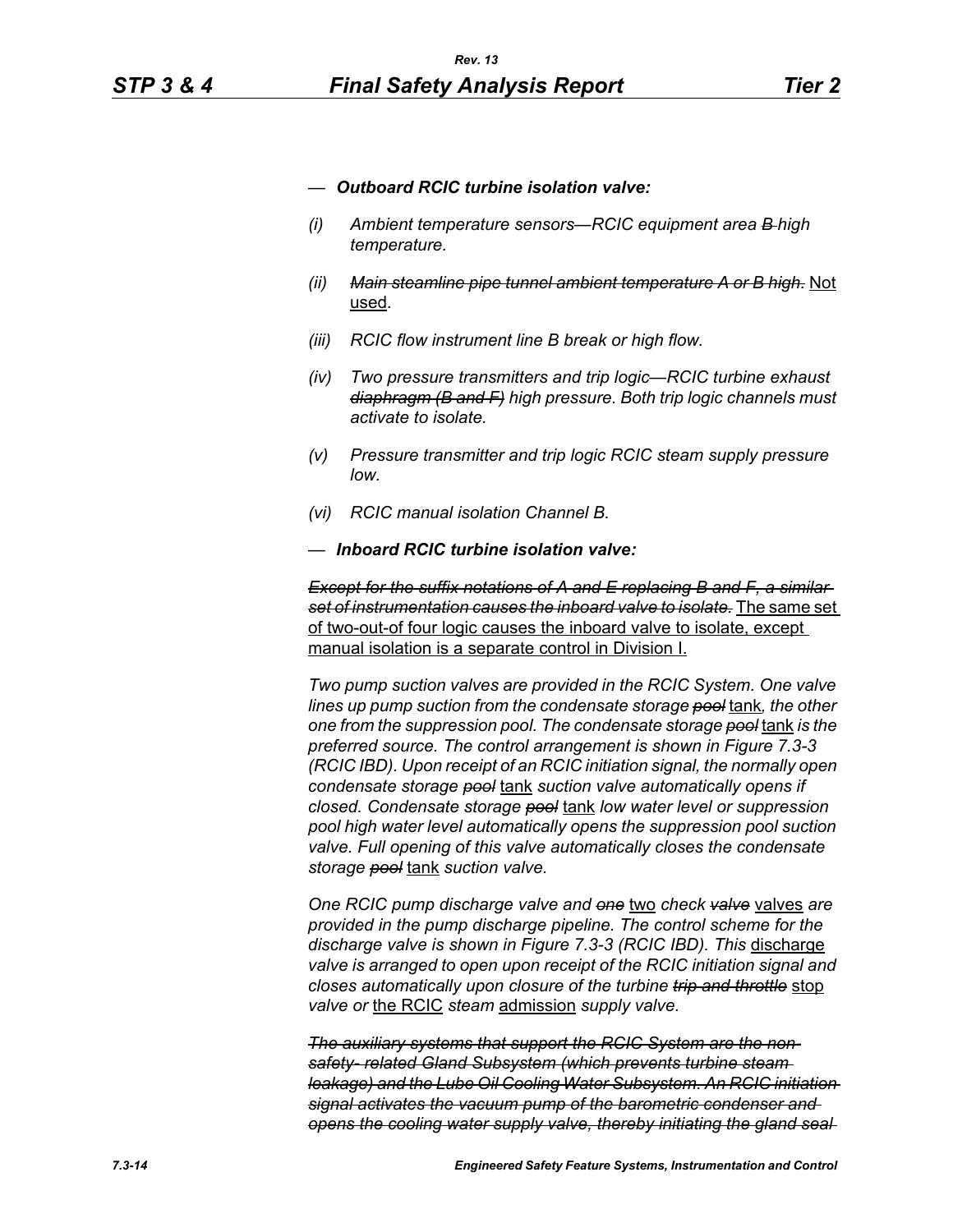*and lube oil cooling functions. These systems remain on until manually turned off. However, the cooling water supply valve will close automatically on receiving a two-out-of-four high reactor water level signal.*

*(g) Testability*

*Verification of sensor signals is accomplished by cross comparison between the redundant channels. Each* sensor signal *is monitored on the SSLC* ELCS and Main Control Room (MCR) *displays. Additional testing of the initiation sensors which are located outside the drywell may be accomplished by valving out each sensor and applying a test pressure source. This verifies the calibration range in addition to the operability of the sensor. The logic is* manually verified in accordance with Technical Specification Requirements *tested every 10 minutes by automatic self-test circuits. The automatic self-test system (the sixth test)* SSLC testing as *discussed in Subsection 7.1.2.1.6 is also applicable here for the RCIC System. With a division-of-sensors bypass in place, calibrated, variable ramp signals are injected in place of the sensor signals and monitored at the SSLC control room panels for linearity, accuracy, fault response, and downscale and upscale trip response.*

*(6) Operational Considerations*

*Normal core cooling is required in the event that the reactor becomes isolated from the main condenser during normal operation by a closure of the main steamline isolation valves. Cooling is necessary due to the core fission product decay heat. Steam pressure is relieved through the SRVs to the suppression pool.* Under these conditions, *The RCIC System maintains reactor water level by providing the makeup water. Initiation and control are automatic.*

*The following indications are available in the main control room for operator information:*

#### *Indication*

*RCIC steamline supply pressure*

*RCIC valve (test bypass to suppression pool) position*

*RCIC pump discharge pressure*

*RCIC pump discharge flow*

*RCIC pump discharge minimum flow*

*RCIC turbine speed*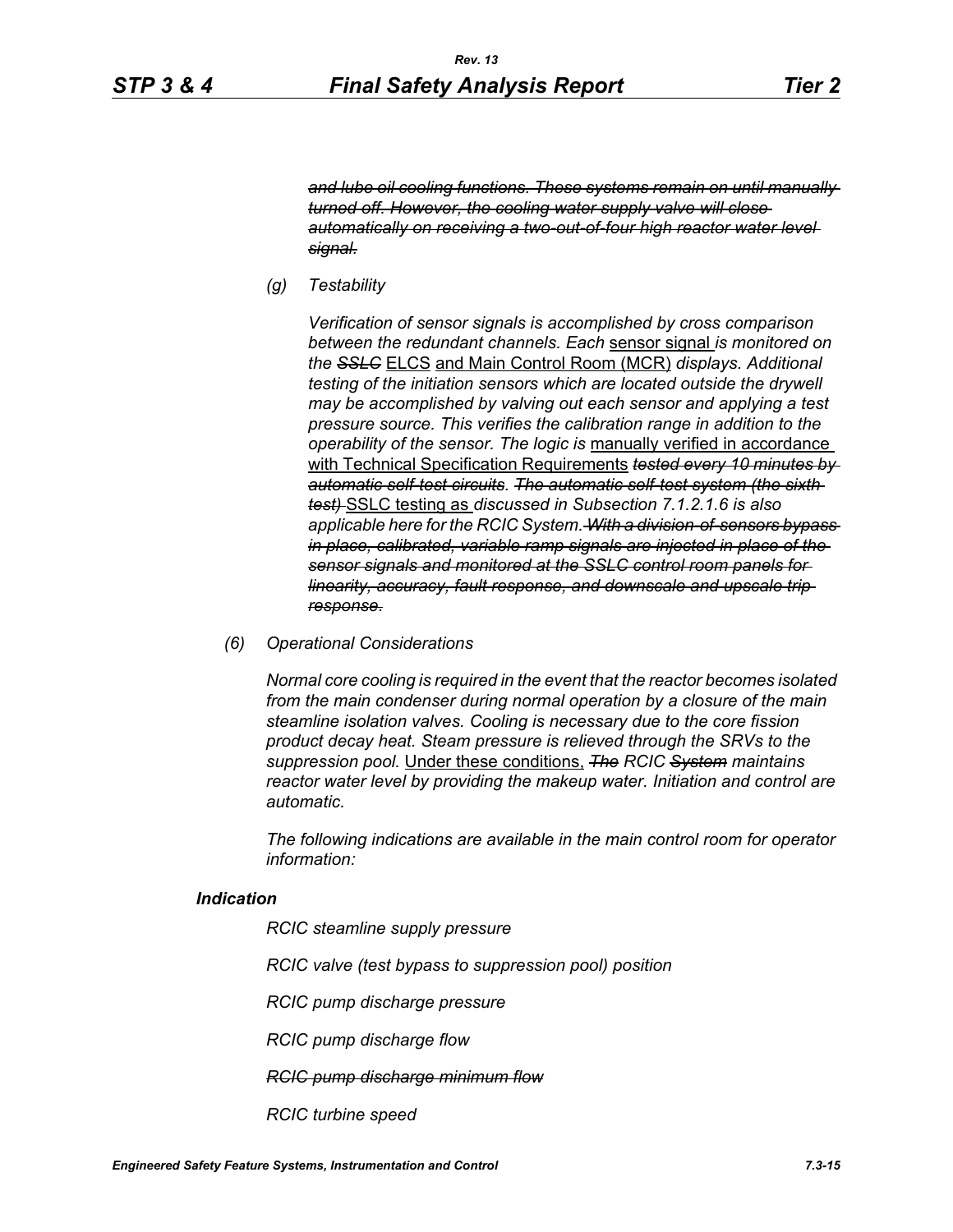*RCIC turbine exhaust line pressure*

*RCIC turbine exhaust diaphragm pressure* 

#### *Indicating Lamps*

*Position of all motor-operated valves*

*Position of all solenoid-operated valves*

*Turbine trip*

*Significant sealed-in circuits*

*Pump status*

*System status (power, test, isolation)*

#### *Annunciators*

*Annunciators are provided as shown in the RCIC system IBD (Figure 7.3-3) and the RCIC System P&ID (Figure 5.4-8).*

*(7) Setpoints*

*The reactor vessel low water Level* 2 *setting for RCIC System initiation is selected high enough above the active fuel to start the RCIC System in time to prevent the need for the use of the low pressure ECCS. The water level setting is far enough below normal levels that spurious RCIC System startups are avoided (see Chapter 16 for actual setpoints and margin).* Chapter 16 describes the methods for calculating the setpoints and margins.

## **7.3.1.1.1.4 RHR/Low Pressure Flooder (LPFL) Instrumentation and Controls**

STD DEP T1 3.4-1

- STD DEP 7.3-1
- STD DEP 7.3-5
- STD DEP 7.3-9
- STD DEP 7.3-10

#### STD DEP Admin

*(3) Equipment Design*

*Motive power for the RHR System pumps is supplied from AC buses that can receive standby AC power. The three pumps are powered from Division I, II, and III ESF buses, which also provide power to the RCIC (Division I) and HPCF (Divisions II and III) Systems. Motive power for the automatic valves*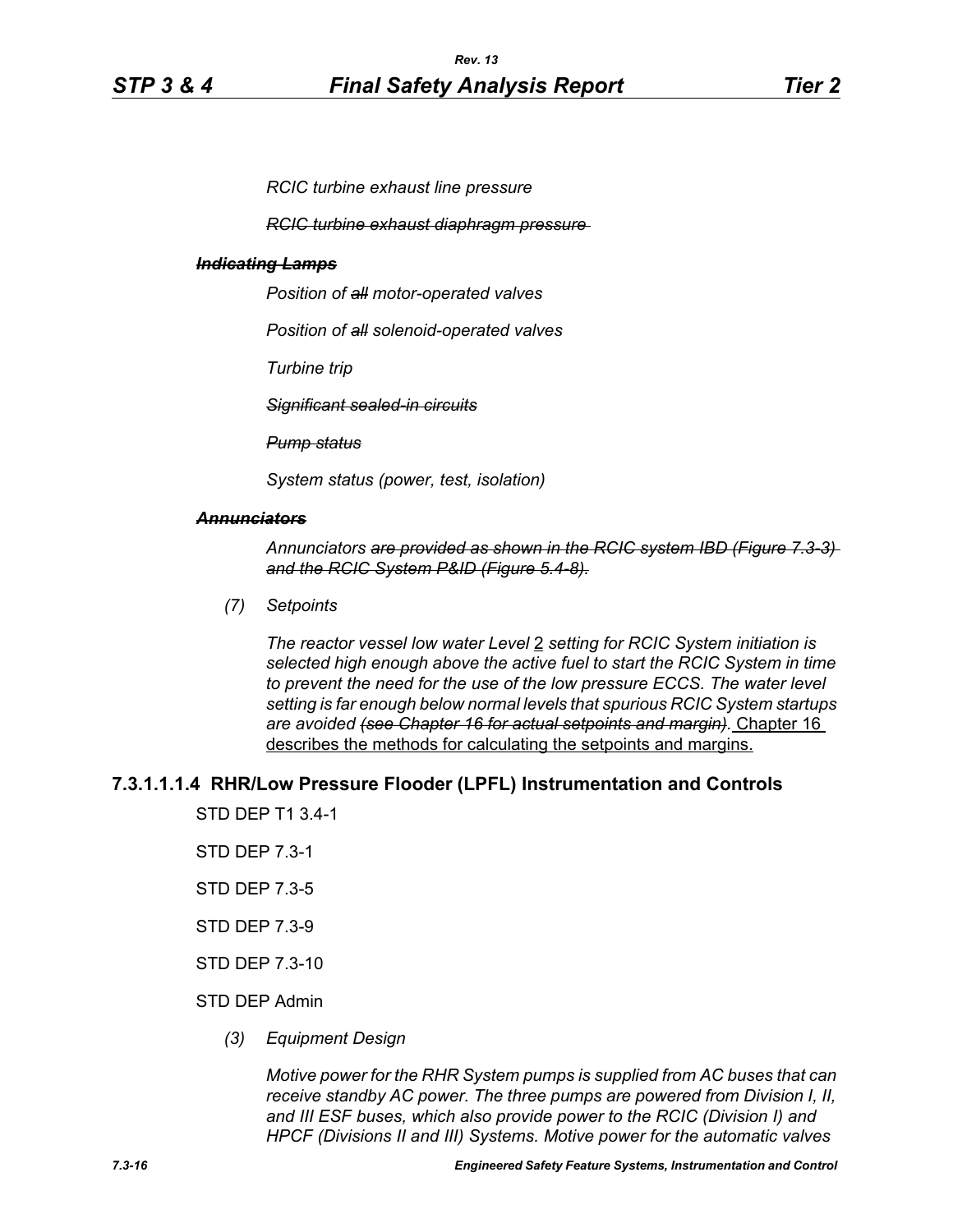*comes from the bus that powers the pumps for that division, except for the special case involving isolation valves. Control power for the LPFL Subsystem components comes from the divisional Class 1E AC buses. Logic power is from the SSLC* ELCS *power supply for the division involved. Trip channels for the LPFL Subsystem are shown in Figure 7.3-4.*

*(a) Initiating Circuits*

*The LPFL Subsystem is initiated automatically on receipt of a high drywell pressure or low reactor water level signal (Level 1), and a low reactor pressure permissive to open the injection valve. The LPFL may also be initiated manually.*

*Reactor vessel low water level (Level 1) is monitored by eight* four *level transmitters from the Nuclear Boiler System (NBS) which are mounted on instrument racks in the drywell. These transmitters sense the difference between the pressure due to a constant reference leg of water and the pressure due to the actual height of water in the vessel. The multi-* four *division* divisions of *transmitters are shared with other systems within the respective divisions. Four transmitters provide signals (one from each division) to RHR Divisions I and III. The other four transmitters provide similar signals to RHR Division II.*

*Drywell pressure is monitored by four pressure transmitters from the NBS which are mounted on instrument racks in the containment. These transmitters are also shared with other system channels within the respective divisions. The sensors provide inputs to local multiplexer units* RDLCs *which perform signal conditioning and analog-to-digital conversion (Appendix 7A). The formatted, digitized sensor inputs are multiplexed* transmitted *with other sensor signals over an optical data link to the logic processing units in the main control room. The four signals from each parameter are combined, through appropriate optical isolators, in two-out-of-four logic for each division of the RHR/LPFL System. This assures that no single failure event can prevent initiation of the RHR/LPFL Systems. The initiation logic for the RHR System (including LPFL) is shown in Figure 7.3-4.*

*The LOCA signals* (high drywell pressure and below reactor vessel water Level 1) *which trigger the initiation logic also initiate starting of the respective division diesel generator.*

*The LPFL injection valve actuation logic requires a reactor low pressure permissive signal for automatic actuation on reactor low water* below *(Level 1) or high drywell pressure. The reactor pressure logic is a twoout-of-four network of shared sensor channels from the NBS and is similar in arrangement to the initiation logic just described.*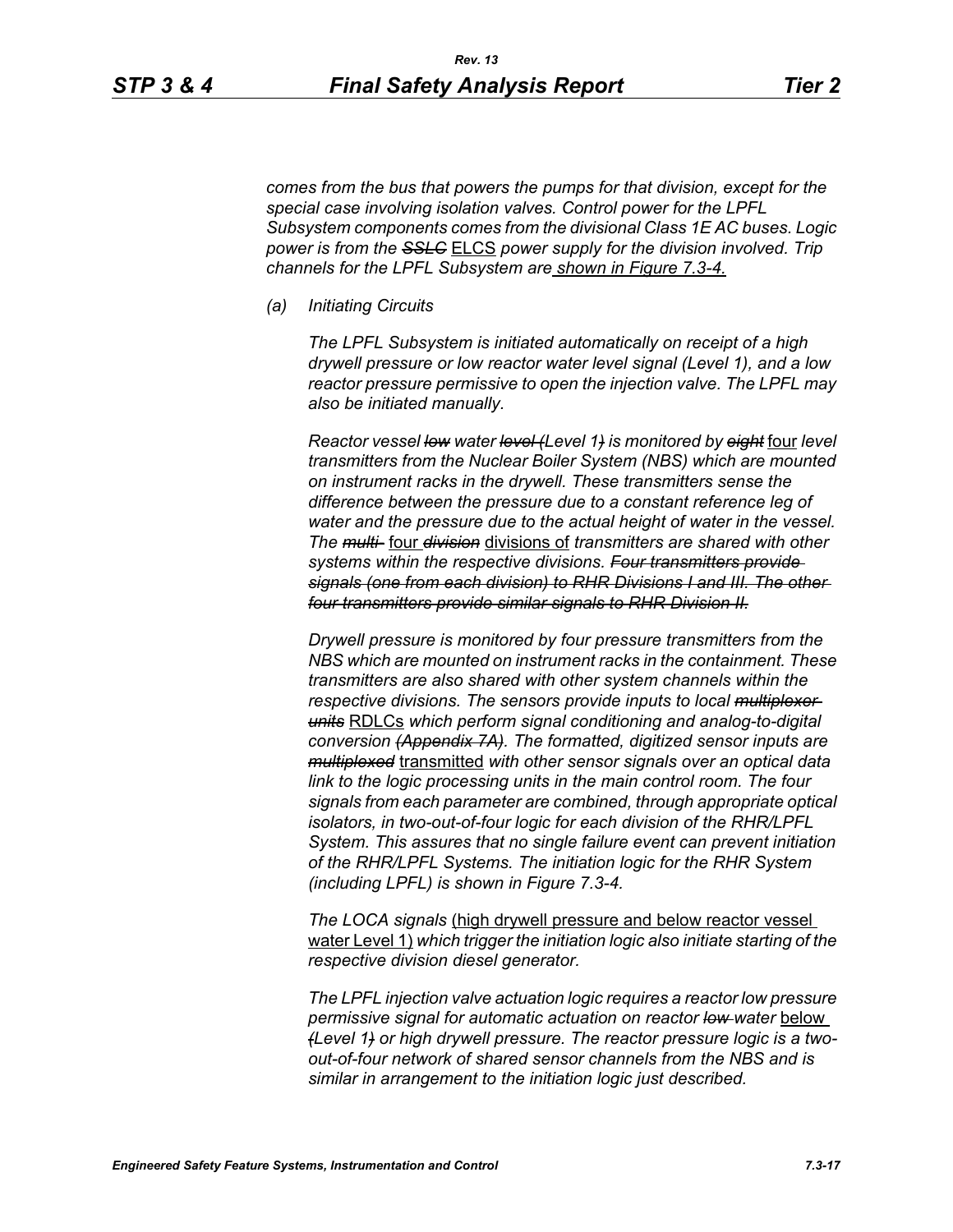*Manual opening of the injection valve also requires the two-out-of-four reactor low pressure permissive.*

*(b) Logic and Sequencing*

*The transmitters which provide the initiation signals are from the NBS and are shared by other I&C system channels in common with each of the four divisions. This facilitates full two-out-of-four initiation logic for all LOCA parameters while utilizing efficient instrumentation. Optical isolators are used to provide proper separation of the electrical divisions. The four drywell pressure sensors supply isolated signals to the separate two-out-of-four logic of all three divisions of the RHR System. Similarly, four water level sensors supply signals to RHR Divisions I and III. However, four different sensors supply the water level signals to RHR Division II. After an initiation signal is received by the LPFL control circuitry, the signal is sealed-in until manually reset. The logic is shown in Figure 7.3-4.*

*(d) (LPFL) Redundancy and Diversity*

The LPFL Subsystem is actuated by reactor vessel low water below *level (Level 1) and/or drywell high pressure. Either or both of these diverse conditions may result from a design basis LOCA and lesser LOCAs.*

*(e) (LPFL) Actuated Devices*

*The functional control arrangement for the RHR/LPFL System pumps is shown in Figure 7.3-4. All three pumps start after a 10 second time delay,* consistent with Table 6.3-1, *provided normal or emergency power is available from their divisional sources. However, the diesel*  load sequence circuitry controls the demand placed on the onsite *standby sources of power (Section 8.3). The delay times for the pumps to start when normal AC power is not available include approximately 3 seconds for the start signal to develop after the actual reactor vessel low water* below *level* 1 *or drywell high pressure occurs, 10 seconds* a time delay consistent with Table 6.3-1 *for the standby power to become available, and a sequencing delay to reduce demand on standby power. The LPFL Subsystem is designed to provide flow into the reactor vessel within 36 seconds* the time allowed by Table 6.3-1 *of the receipt of the accident signals and the low reactor pressure permissive.*

*The RHR System pump suction valves* valve *from the suppression pool are* is *normally open.* Shutdown cooling isolation valves must be closed to permit suction from the Suppression Pool. *To reposition the valves, a keylock switch must be turned in the control room. On receipt of an LPFL initiation signal, the reactor Shutdown Cooling System (SCS) valves and the RHR test line valves are signaled to close (although they are normally closed) to ensure that the RHR System pump discharge is*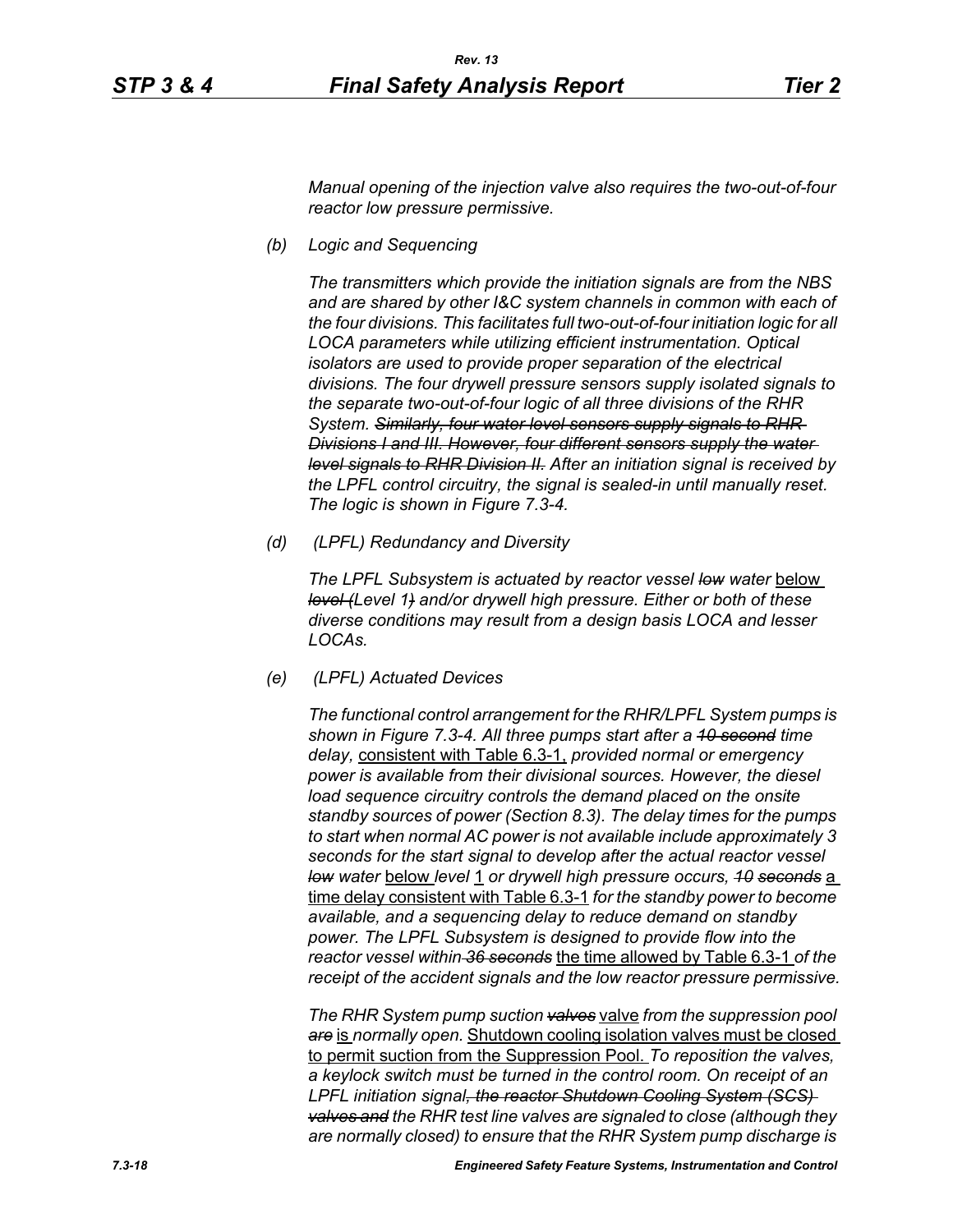*correctly routed. Included in this set of valves are the valves that, if not closed, would permit the main system pumps to take suction from the reactor vessel itself (a lineup used during normal SCS operation).*

*(g) Testability*

*The LPFL I&C equipment is capable of being tested during normal operation. Cross-channel comparison verifies analog transmitter outputs. Drywell pressure and low water level initiation transmitters can be individually valved out of service and subjected to a test pressure. This verifies the calibration range in addition to the operability of the transmitters. The instrument channel trip setpoint is verified by* viewing the displays for each instrument *automatic self-test functions in the SSLC which simulate programmed trip setpoints and monitor the response. The logic is also automatically tested by the self-test system*  as *described in Subsection 7.1.2.1.6. Other control equipment is functionally tested during normal testing of each loop. Indications in the form of panel lamps and annunciators are provided in the control room.*

*(i) Operational Considerations*

*The pumps, valves, piping, etc., used for the LPFL are used for other operating modes of the RHR System. Initiation of the LPFL mode is automatic and no operator action is required for at least 30 minutes. The operator may control the RHR pumps and injection valves manually after LPFL initiation to use RHR capabilities in other modes if the core is being cooled by other emergency core cooling systems.* Other RHR modes may be activated by Mode switches in the MCR. For example to enter the Containment Spray mode, this switch is first "Armed" and then the "Initiate" Push button is pressed. This assures that this is an intentional action by the operator. Also to transfer to these and other RHR Modes, mode specific permissives must be met. This reduces or eliminates the possibility of operator error.

*(j) Parts of System Not Required for Safety*

*The non-safety-related portions of the LPFL Subsystem include the annunciators and the computer*PCF*. Other instrumentation considered non-safety-related are those indicators which are provided for operator information, but are not essential to correct operator action.*

# **7.3.1.1.2 Leak Detection and Isolation System (LDS)—Instrumentation and Controls**

STD DEP T1 2.3-1

#### STD DEP T1 2.4-2

STD DEP T1 2.4-3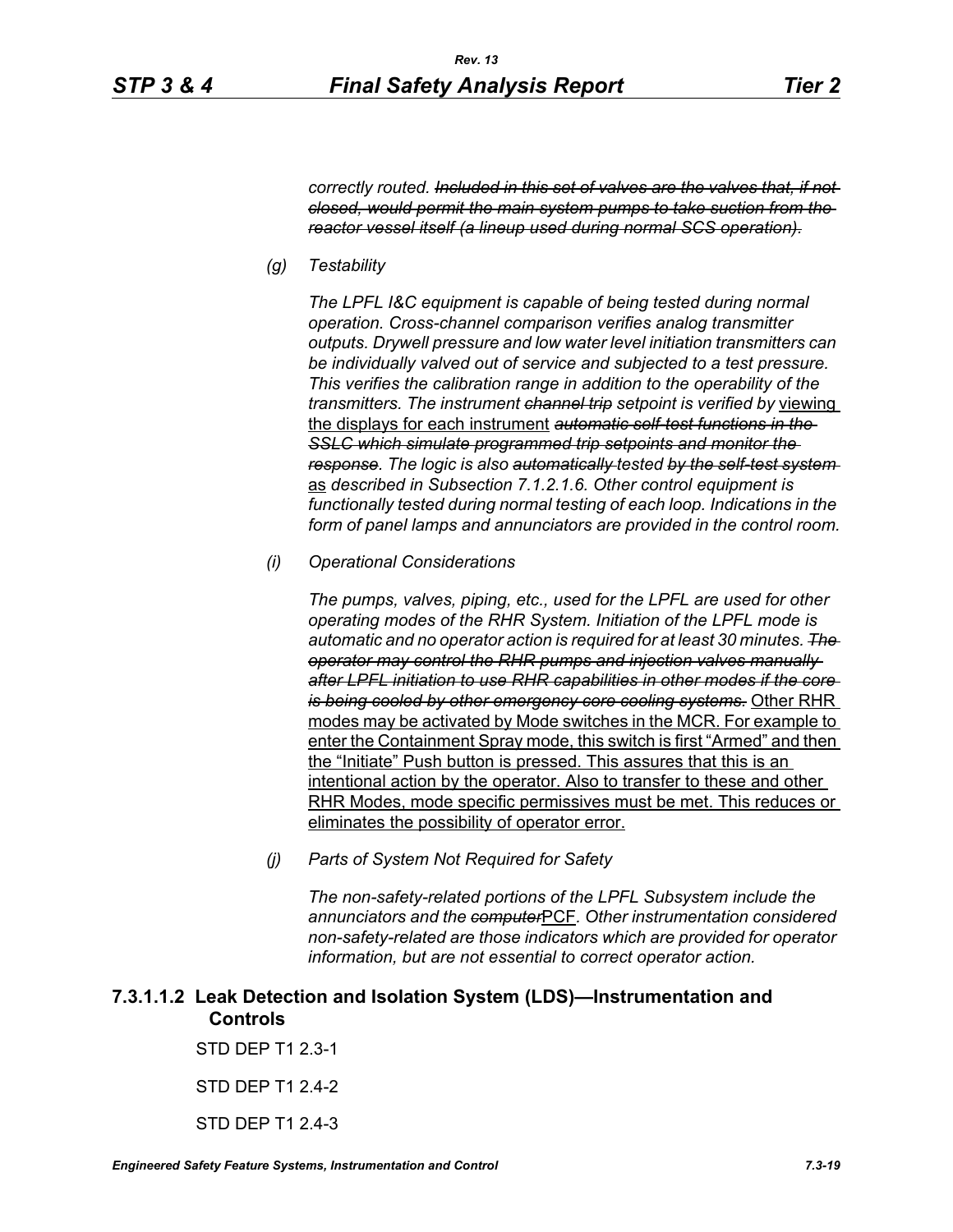STD DEP T1 3.4-1

STD DEP 7.3-11

STD DEP 7.3-12

## STD DEP Admin

*(1) System Identification*

*The instrumentation and control for the Leak Detection and Isolation System (LDS) consists of temperature, pressure, radiation and flow sensors with associated instrumentation and logic used to detect, indicate, and alarm leakage from the reactor primary pressure boundary. In certain cases, the* LDS *also initiate*s *closure of isolation valves to shut off leakage external to the containment.*

The MSIV function of LDS is implemented as part of the Reactor Trip and Isolation System (RTIS). All other LDS functions are implemented as part of ELCS.

*(2) Supporting System (Power Sources)*

*All LDS logic power is supplied by the respective divisional SSLC* ELCS *logic power supplies. See Section 8.3 for a description of the SSLC* ELCS *logic power supplies.*

*The power for the MSIVs pilot solenoid valve control logic is supplied from all four divisions of the SSLC* RTIS *buses. The MSIVs are spring-loaded, pistonoperated pneumatic valves designed to fail closed on loss of electric power or pressure to the valve operator.*

- *(3) Input Variables and Sensing Methods*
	- *(a) RPV Low Water Level*

*Reactor vessel low water level signals are generated by differential pressure transmitters connected to taps located above and below the water level in the reactor vessel. The transmitters sense the difference between pressure caused by a constant reference leg of water and the pressure caused by the actual water level in the vessel. The SSLC* ELCS *monitors for low water level and provides trip signals in all four divisions at four different low reactor water levels. The signals are shared systems within the same division (i.e., RPS, ECCS) and are defined as follows:*

*(b) Main Steamline Radiation* Not Used

*Main steamline (MSL) radiation is monitored by gamma sensitive radiation monitors in the Process Radiation Monitoring System (Section*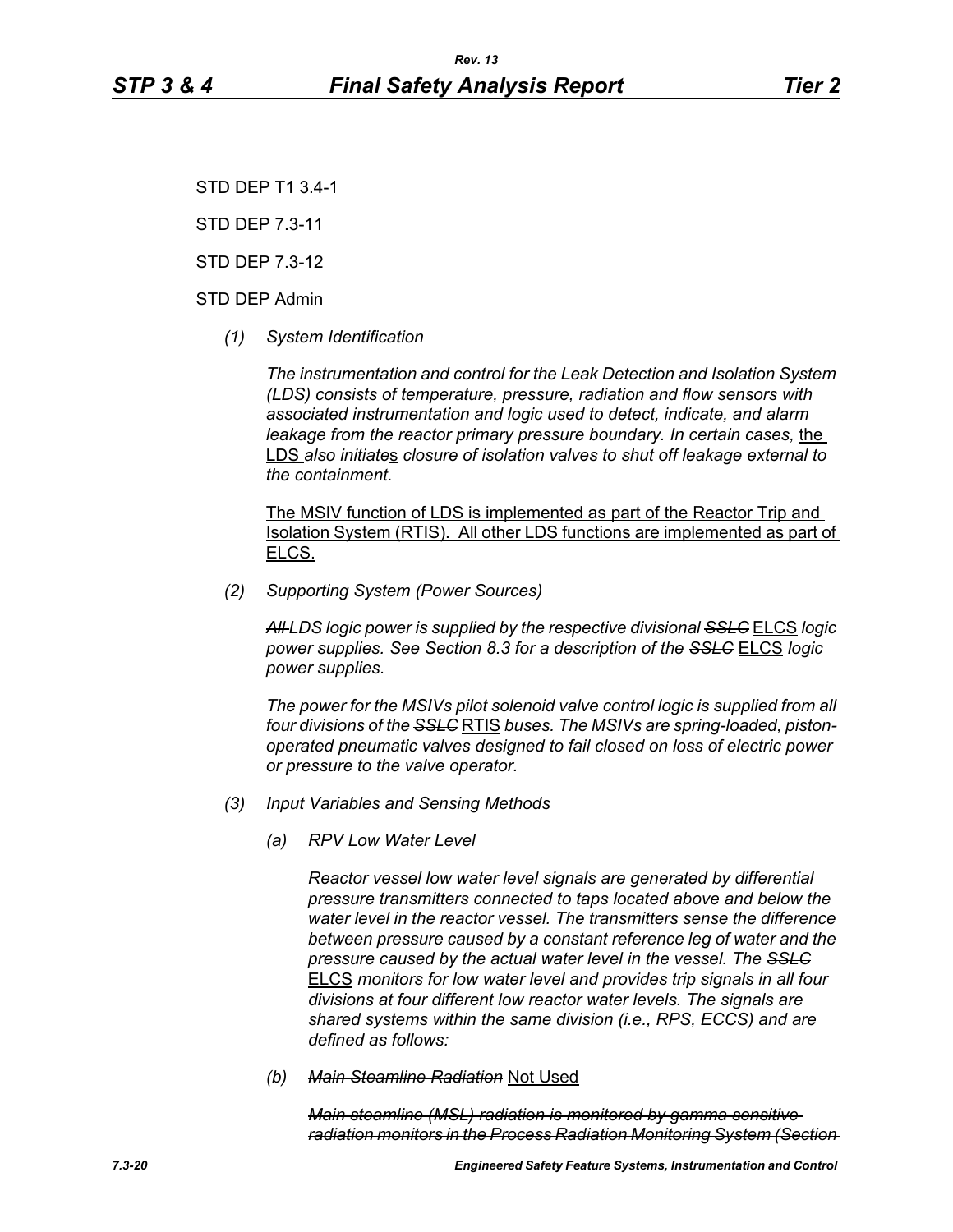*7.6). The objective of the MSL Radiation Monitoring Subsystem is to monitor for the gross release of fission products from the fuel and, upon indication of such release, initiate appropriate action to limit fuel damage and further release of fission products.*

*The process radiation monitor detectors are physically located near the main steamlines just downstream of the outboard MSIVs. The detectors are geometrically arranged to detect significant increases in radiation level with any number of main steamlines in operation.*

*When a significant increase in the main steamline radiation level is detected, trip signals are transmitted to the Reactor Protection System (RPS) to indicate reactor trip and to the LDS to initiate closure of all MSIVs and the steamline drain valves.*

#### *(l) Valve Leakage Monitoring*

*Large remote power-operated valves located in the drywell for the NBS, CUW, RCIC, and RHR Systems are fitted with drain lines from the valve stems. Each drain line is located between two sets of valve stem packing. Leakage through the inner packing is carried to the drywell equipment drain sump. Leakage during hydrotesting may be observed in drain line sight glasses installed in the drain line to the sump. A remote-operated solenoid valve on each line is provided to isolate a leaking line, and may be used during plant operation, in conjunction with the sump instrumentation, to identify the specific process leaking valve.*

#### *(m) Drywell and Secondary Containment Sump Monitoring*

*Each sump monitoring system is equipped with two pumps and control instrumentation. The two drywell drain sumps are each equipped with a sonic level element and a level transmitter for monitoring level changes in the sump. The instrumentation provides indication and alarm of excessive fill rate or pumpout frequency of the sumps. The rate at which the drain sump fills with reference to the frequency of sump pump operation determines the leakage rate. The drain sump instrumentation has a sensitivity of detecting reactor coolant leakage of 3.785 L/min within a 60-minute period. Alarm setpoints* (nominal values) *established at 95* 114 *L/min for* floor and *equipment drain sumps and* (total leakage) *to 19 L/min for floor drain sumps* and 8 L/min for increase floor drain sump flow within the previous 4 hours*. The drywell floor drain sump collects unidentified leakage from such sources as floor drains, valve flanges, closed cooling water for reactor services and condensate from the drywell atmosphere coolers. The drywell equipment drain sump collects identified leakage from known sources.*

*(r) RCIC Turbine Exhaust Line Diaphragm Pressure Monitors*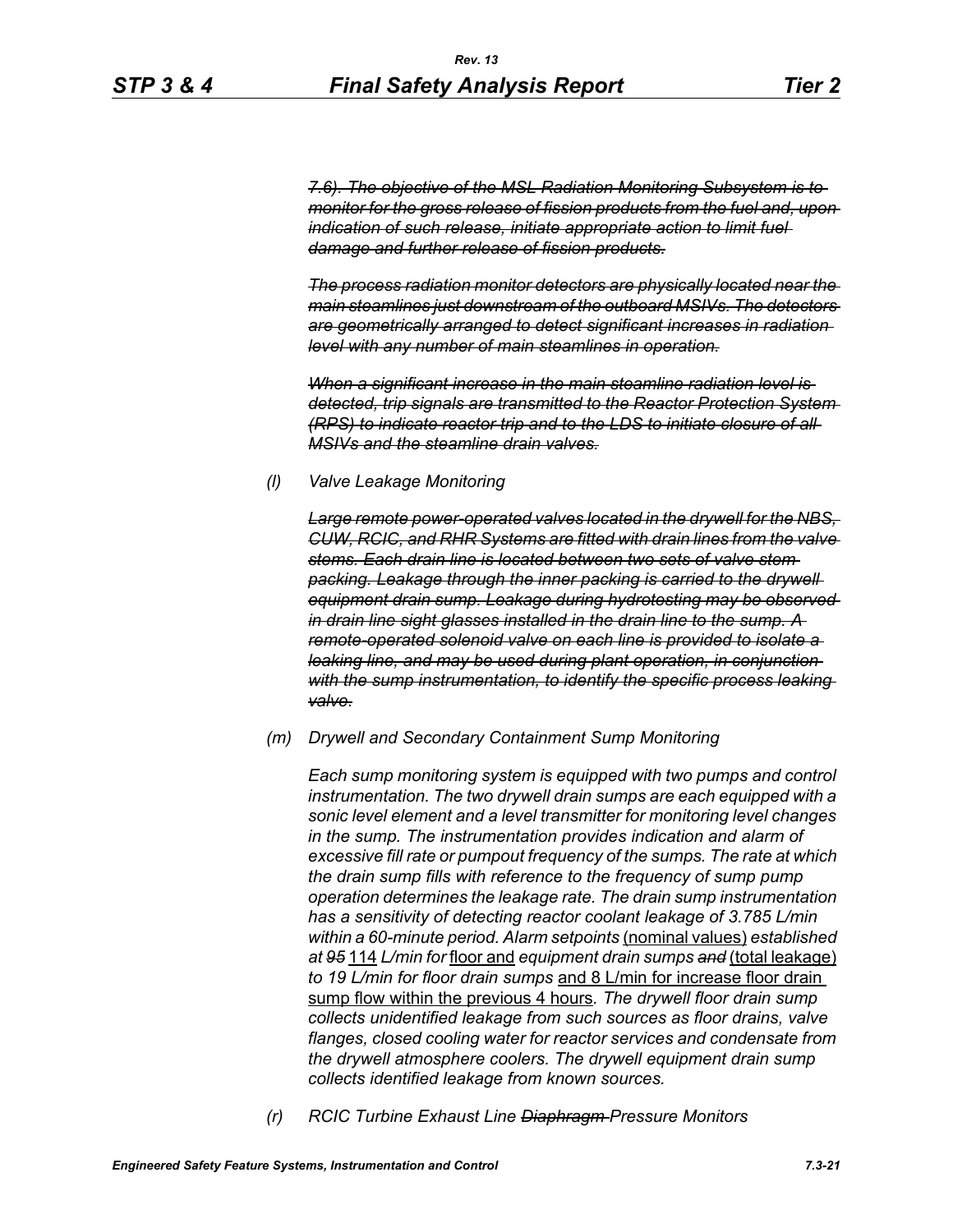*Pressure between the rupture disc diaphragms in the RCIC System turbine exhaust vent line is monitored by four channels of pressure instrumentation (two in Division I and two in Division II). Both logic channels of Division I trip on high turbine exhaust pressure to close the inboard RCIC isolation valves and trip the turbine. Both logic channels of Division II trip to close the outboard RCIC isolation valve and trip the turbine. The instrumentation channel equipment and piping are provided by the RCIC System as an interface to the LDS.*

(w) Feedwater Line Differential Pressure

The LDS monitors the differential pressure to detect a break in the piping. If a confirmatory high drywell pressure signal is also present then a trip of the condensate pumps is initiated.

- *(5) System Sequencing and Logic*
	- *(b) Other Process Line Isolation*

After reactor water below Level 1 or high drywell pressure, LDS provides the*The ATIP System is provided with* an isolation *either low reactor water level or high drywell pressure signal to initiate TIP withdrawal followed by closure of the ball valves and purge line valves.*

- *(7) Redundancy* and Diversity
	- *(a) Main Steamline*

*Redundancy is provided by the instrumentation to monitor each essential variable as follows:*

- *(iii) Four divisional radiation instrument channels monitor for high MSL radiation in the MSL tunnel area.* Not Used
- *(d) Reactor Core Isolation Cooling (RCIC)*
	- *(ii) Four RCIC turbine exhaust diaphragm pressure monitoring channels (two in each of two divisions).*
- *(13) Parts of System Not Required for Safety*

*The non-safety-related portions of the LDS include the circuits that drive annunciators and the computer*PCF*. Other instrumentation considered nonsafety-related are those indicators which are provided for operator information.*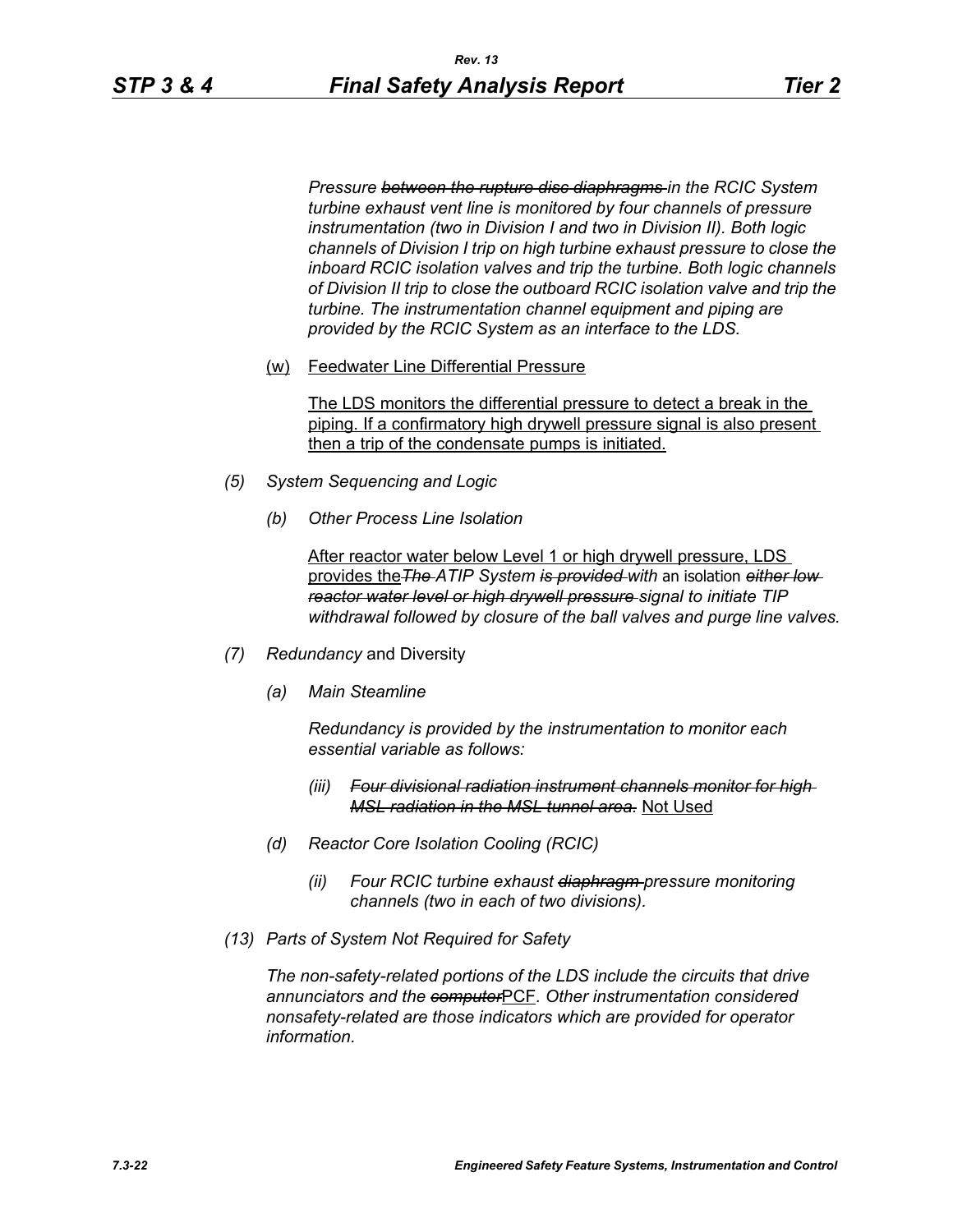# **7.3.1.1.3 RHR/Wetwell and Drywell Spray Cooling Mode—Instrumentation and Controls**

STD DEP T1 3.4-1

STD DEP 7.1-1

STD DEP 7.3-13

#### STD DEP Admin

- *(3) Equipment Design*
	- *(a) Initiating Circuits*

*Drywell Spray B: Drywell pressure is monitored by four shared pressure transmitters mounted in instrument racks in the containment.* 

*Signals from these transmitters are routed to the local multiplexer units* RDLCs *which convert analog to digital signals and send them through fiber optic links for logic processing in the control room. Any two-out-offour signals provide the permissive to* manually *initiate the WDSC.* Drywell Spray Mode.

*Initiation logic for drywell spray B is identical to drywell spray C.*

*Wetwell Spray B: The initiation of wetwell spray* mode *is manual and does not have an interlock* can be initiated provided RPV Water Level is above Level 1*. The operator bases judgment on the instrumentation indication of the condition of the wetwell air space temperature.*

*Operation of wetwell spray B is identical to wetwell spray C.*

*(b) Logic Sequencing*

Wetwell and or Drywell Spray Modes can be entered separately or by initiating the Containment Spray Mode (which activates both). Most commonly this occurs after LPFL initiation

*The operating sequence* once either the Containment Spray Mode, Wetwell Spray Mode, or Drywell Spray Mode is selected*of wetwell and drywell spray following receipt of the* after *LPFL initiating signals* initiation *is as follows:*

- *(i) The RHR pumps are* continue *operating.*
- *(ii) Valves in other RHR modes are automatically repositioned to*  **LPFL injection.** the Wetwell / Drywell Spray Modes.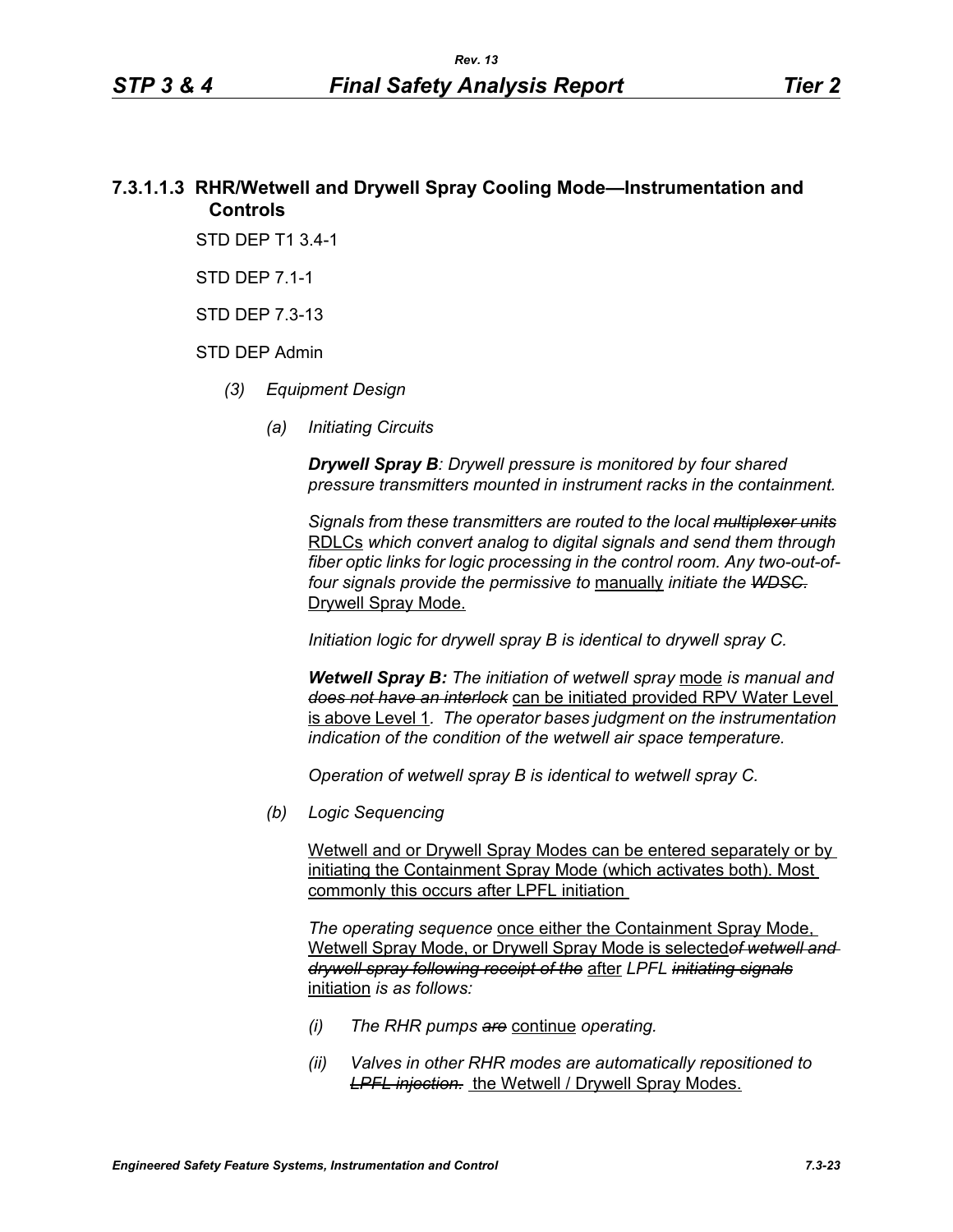- *(iii) The service water emergency pumps are signaled to start* continue running*.*
- *(iv) Service water supply and discharge valves to the RHR heat exchanger are signaled to* remain *open.*
- *(v) The heat exchanger outlet valve opens and the heat exchanger bypass valve is signaled to close.*
- *(vi) Vessel injection takes place to flood the reactor* is terminated when the RHR Containment Spray Mode is selected. Alternately the Drywell or Wetwell spray modes can be initiated independently.
- *(vii) In the presence of high drywell pressure and/or high wetwell pressure, the injection valve is manually closed after the initial injection*, the Drywell spray valves will automatically open*.*
- *(viii) Drywell spray and* The *wetwell spray valves are manually opened* valve will open *to perform the spray function* without any permissives*.*

*The spray system will continue to operate until manually terminated by the operator or when a RHR initiation signal closes the wetwell spray*  valve or an injection valve not fully closed signal closes the drywell *spray valves. The spray system will automatically terminate and realign to the* LPFL *injection mode* on receipt of a reactor vessel water below Level 1*, since core cooling has priority.*

*(c) Bypass and Interlocks*

*No bypasses are provided for the wetwell and drywell spray system.*

*No interlock is provided for* The *wetwell spray function* is interlocked with reactor vessel water Level 1 as described in 7.3.1.1.3(a)*.*

*(g) Testability*

*The Wetwell and Drywell Spray System is capable of being tested up to the last discharge valve during normal operation. Drywell and wetwell pressure channels are tested by cross-comparison between related channels. Any disagreement between the display readings for the channels would indicate a failure. The instrument channel trip setpoint is verified by* viewing the displays for each instrument *automatic selftest functions in the SSLC which simulate programmed trip setpoints and monitor the response. Testing for functional operability of the control logics is accomplished* as described in*by the automatic self-test system (Subsection 7.1.2.1.6). Other control equipment is functionally*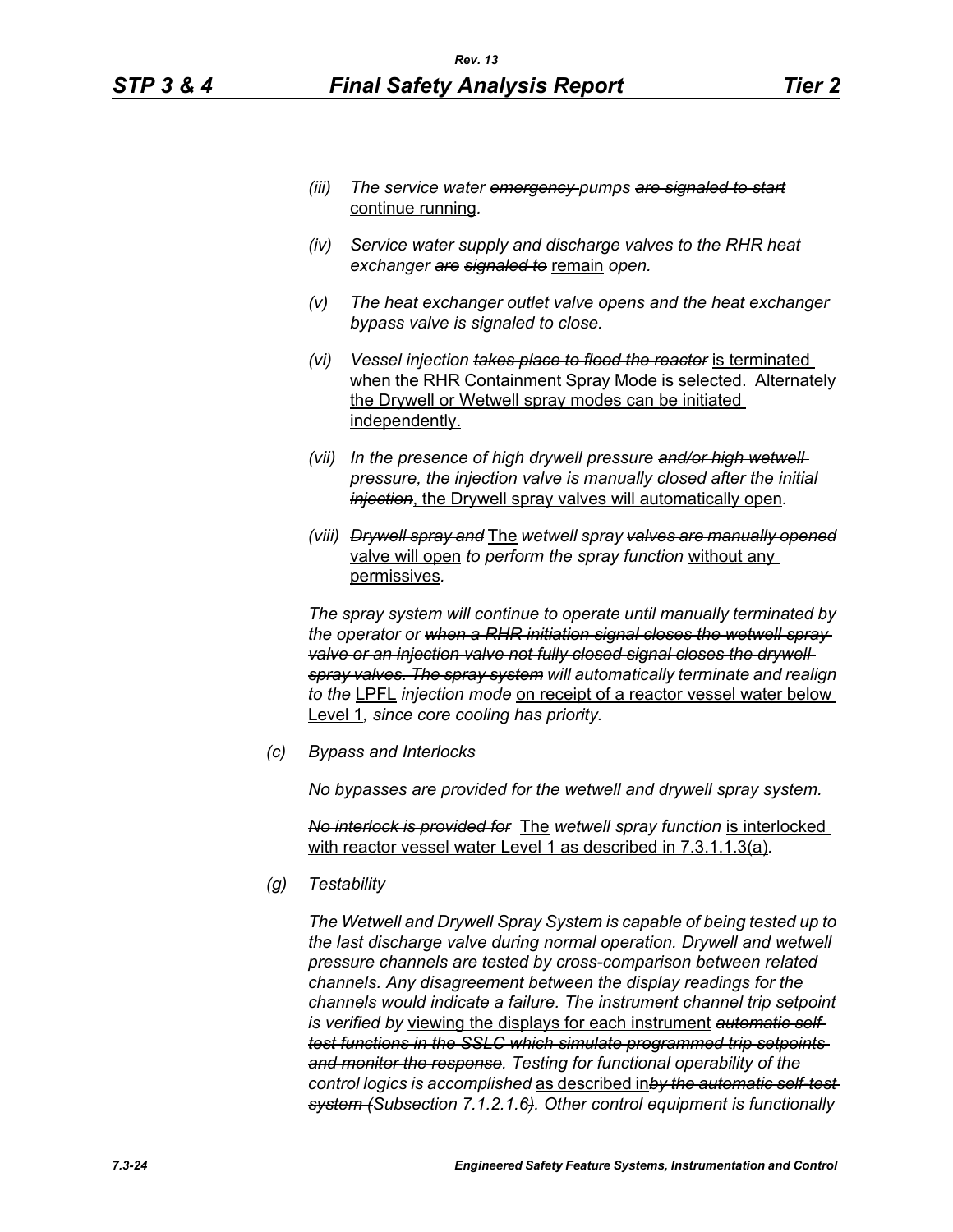*tested during manual testing of each loop. Indications in the form of panel lamps and annunciators are provided in the control room.*

*(i) Operational Considerations*

*See Chapter 16 for setpoints and margin.*Chapter 16 describes the methods for calculating setpoints and margins.

*(j) Parts of System Not Required for Safety*

*The non-safety-related portions of the WDCS-RHR include the annunciators and the computer*PCF*. Other instrumentation considered non-safety-related are those indicators which are provided for operator information, but are not essential to correct operator action.*

#### **7.3.1.1.4 RHR/Suppression Pool Cooling Mode—Instrumentation and Control**

STD DEP T1 3.4-1

STD DEP 7.3-5

STD DEP 7.3-14

- *(3) Equipment Design*
	- *(b) Logic and Sequencing*

*The operating sequence of suppression pool cooling, following indication that SP temperature is HIGH, is as follows:*

- *(i) The RHR System pumps are started or continue to operate.*
- *(ii) Valves in other RHR modes are manually automatically repositioned to align to SPC mode.*
- *(iii) RHR service water discharge valves to the RHR heat exchanger are opened.*
- *(iv) If performed following LPFL initiation, the* Suppression Pool Cooling Modes switch is first "Armed" and the "Initiate" Pushbutton is pushed. At that time the *injection valves are manually closed and SP valves are opened.*
- *(v) The SPC mode will continue to operate until the operator closes the SPC discharge valves* activates another permitted mode *or when reactor low water level* below Level 1 *reoccurs, in which case the injection valve will auto-open and the SP discharge valve will auto-close.*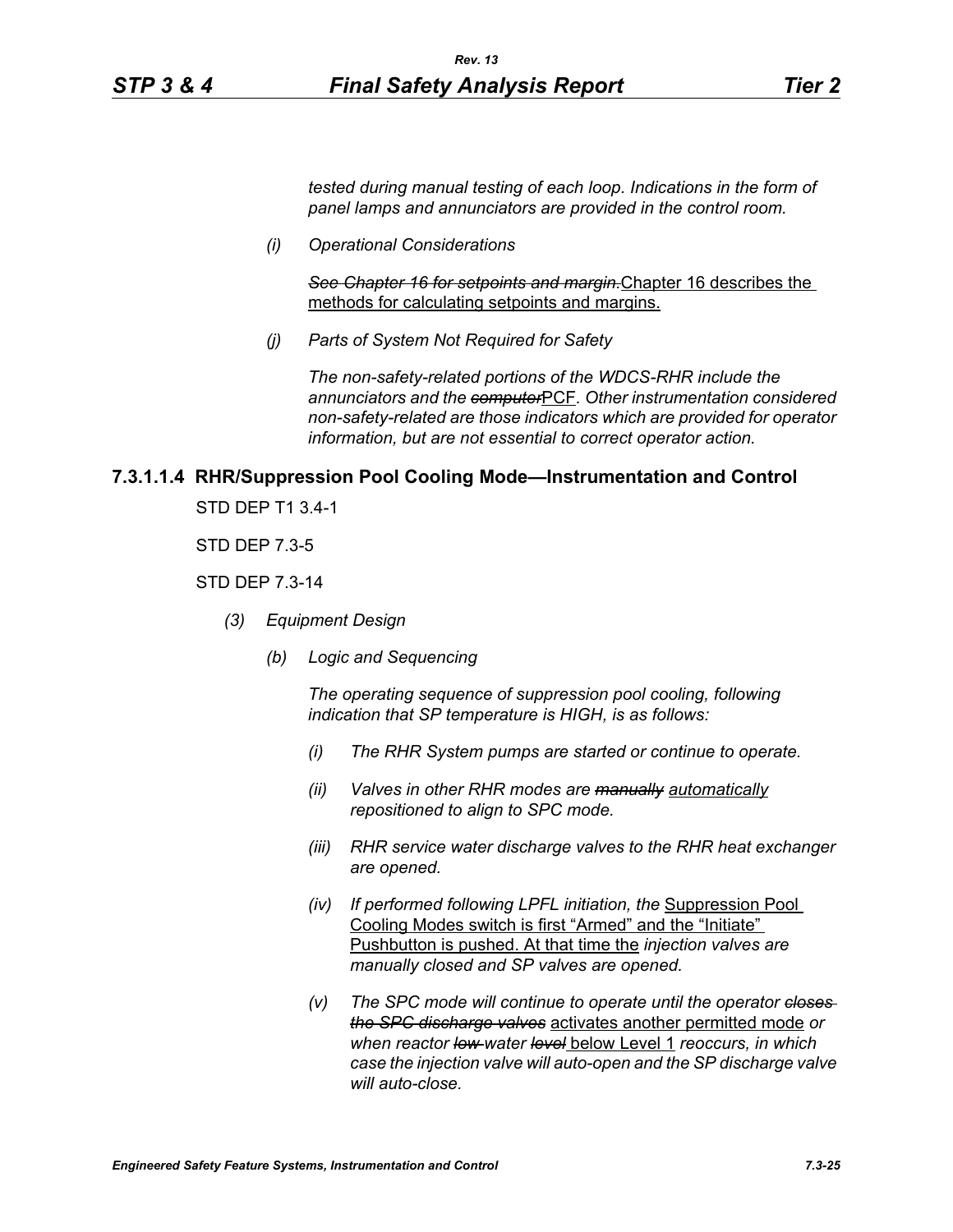*(g) Testability*

*Testing for functional operability of the control logic can be accomplished* as described in Subsection 7.1.2.1.6.*by the automatic system self-test.*

*(j) Parts of System Not Required for Safety*

*The non-safety-related portions of the SPC-RHR include the annunciators and the computer*PCF*. Other instrumentation considered non-safety-related are those indicators which are provided for operator information, but are not essential to correct operator action.*

## **7.3.1.1.5 Standby Gas Treatment System—Instrumentation and Controls**

STD DEP T1 3.4-1

- *(3) Equipment Design*
	- *(j) Parts of System Not Required for Safety*

*The non-safety-related portions of the SGTS include the annunciators and the computer*PCF*. Other instrumentation considered non-safetyrelated are those indicators which are provided for operator information, but are not essential to correct operator action.*

## **7.3.1.1.7 Reactor Building Cooling Water System and Reactor Service Water System — Instrumentation and Controls**

STD DEP T1 3.4-1

STD DEP 7.1-1

STD DEP 7.3-15

STD DEP Admin

*(3) Equipment Design*

*During normal operation, RCW water flows through the safety-related and non-safety-related equipment except the RHR and emergency diesel* jacket water cooling heat *exchangers.*

*(i) Safety Interfaces*

*The safety interfaces for the RCW System Division I, II, and III controls are as follows:*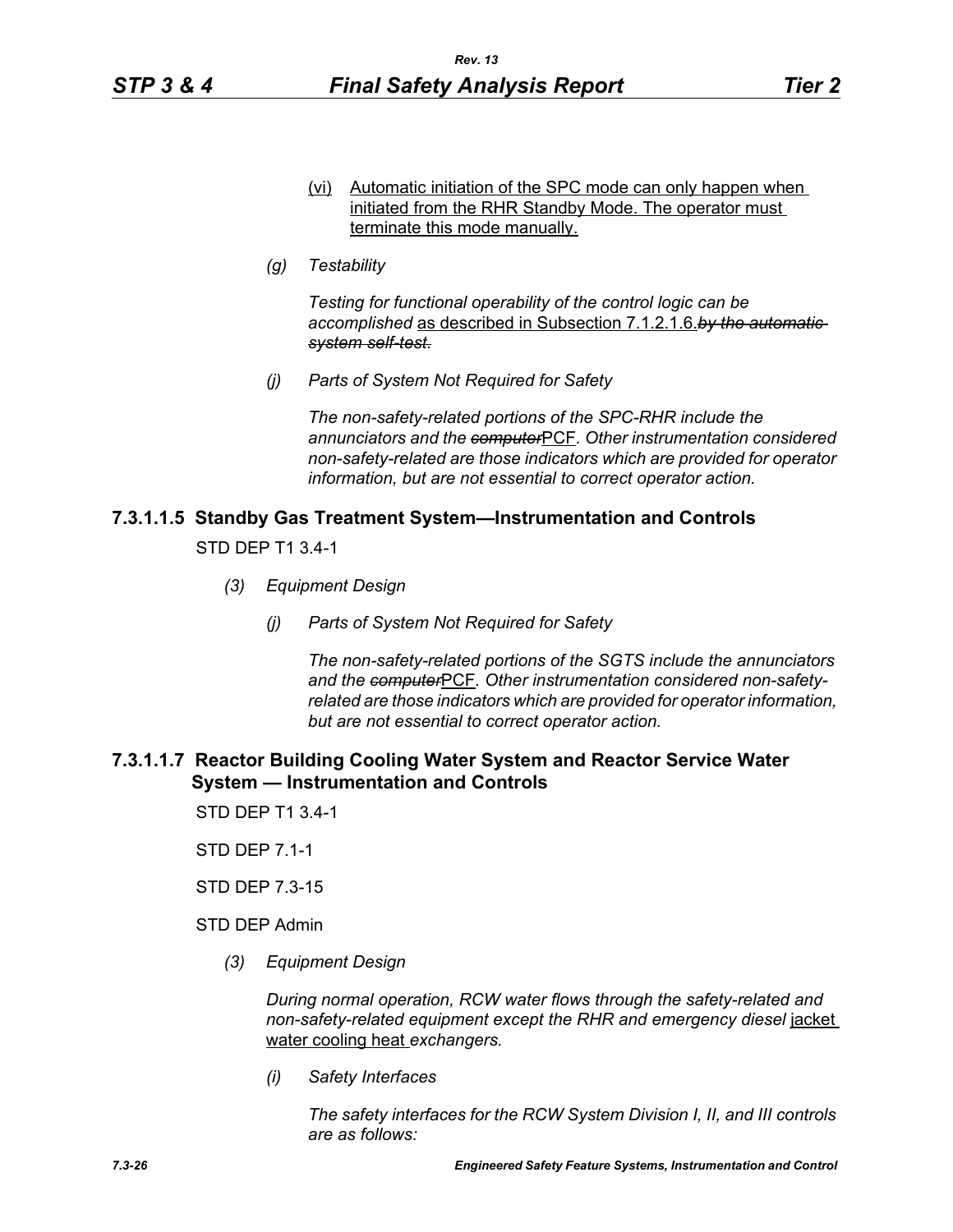- *Division I*, *and II*, and III *RCW flow signals to the MCR and Divisions I and II RCW flow signal to the RSS.*
- *RCW Hx* RSW *A or D strainer differential pressure MCR annunciator.*
- *(j) Operational Considerations*

*Process operating parameters and equipment status information are provided in the control room for the operator to accurately assess system performance. Alarms are also provided to indicate malfunction in the system. Refer to IBD Figure 7.3-7 for specific indication of equipment status in the control room. See Chapter 16 for setpoints and margin.*Chapter 16 describes the methods for calculating setpoints and margins.

*(k) Parts of System Not Required for Safety*

*The non-safety-related portions of the RCW System include the annunciators and the computer*PCF*. Other instrumentation considered non-safety-related are those indicators that are provided for operator information, but are not essential to correct operator action.*

# **7.3.1.1.9 HVAC Emergency Cooling Water System—Instrumentation and Control**

STD DEP Admin

*(3) Equipment Design*

*Lack of flow of Reactor Building cooling water to the refrigerant condenser automatically stops the refrigerator. Supply flow is controlled by the condensing pressure of the refrigerant. A flow switch provided at the chilled water line shuts down the refrigerator and chilled water pump upon indication of low flow in the chilled water line.*

## **7.3.1.1.10 High Pressure Nitrogen Gas Supply System—Instrumentation and Controls**

#### STD DEP Admin

- *(3) Equipment Design*
	- *(d) Redundancy and Diversity*

*The HPIN storage bottles are in two racks separated from each other. Additionally, in each rack there are two banks of two* five *bottles each. One bank is in service and the second is in standby.*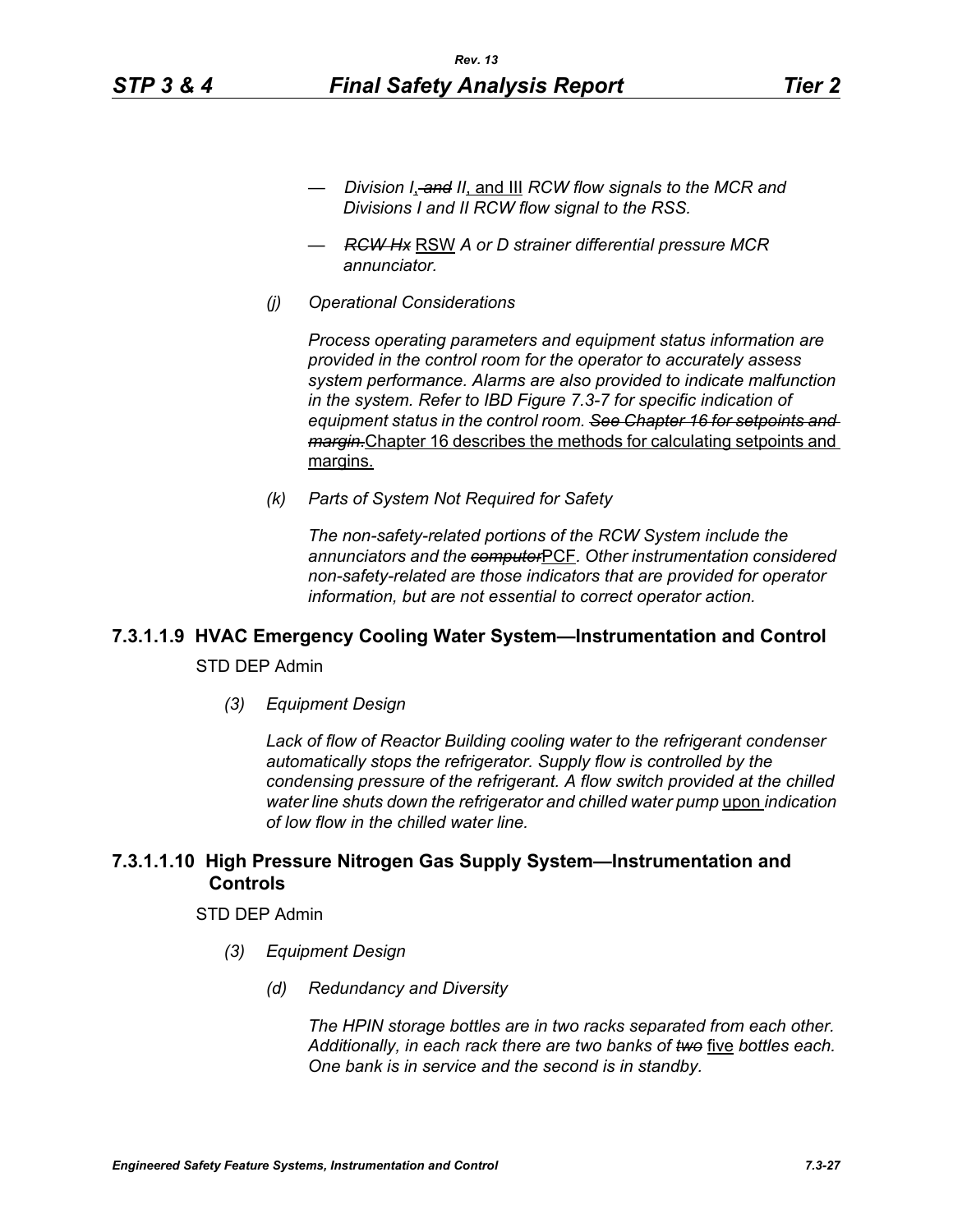# **7.3.1.1.11** *Flammability Control System – Instrumentation and Controls***Not Used**

STD DFP T1 2 14-1

*(See Subsection 6.2.5)*

# **7.3.1.2 Design Basis Information**

STD DEP 1.8-1

STD DEP 7.1-1

STD DEP Admin

*IEEE-* 279 603 *defines the requirements for design bases* safety systems designations and the safety systems criteria (Sections 4 and 5). *Using the IEE 279 format, the* The *following nine paragraphs fulfill this requirement for systems and equipment described in this seciton.*

*(3) Number of Sensors and Location*

*There are no sensors in the LDS or ECCS, which have a spatial dependence, and, therefore, location information is not relevant. The only sensors used to detect essential variables of significant spatial dependence are the neutron flux detectors [Subsection 7.2.2.1(6*)*]*, the Suppression Pool Temperature Monitors [Subsection 7.6.1.7], *and the radiation detectors of the Process Radiation Monitoring System. These are in Section 7.6. All other systems discussed in Section 7.3 have sensors which have no spatial dependence.*

*(5) Margin Between Operational Limits*

*The* methods for calculating the *margin between operational limits and the limiting conditions of operation for the ESF System instruments are listed in*  described in *Chapter 16. The margin includes the consideration of sensor and instrument channel accuracy, response times, and setpoint drift.*

# **7.3.2 Analysis**

# **7.3.2.1 Emergency Core Cooling Systems—Instrumentation and Controls**

## **7.3.2.1.1 General Functional Requirements Conformance**

STD DEP 7.3-4

STD DEP 7.3-5

*Initiation of the Automatic Depressurization Subsystem (ADS) occurs when reactor vessel low water* below Level 1*level and drywell high pressure are sensed, or when the 8 minute drywell high pressure bypass timer* initiated by RPV Level 1 water level *runs out. Therefore it is not required that the nuclear system breach be inside the containment. This control arrangement is satisfactory in view of the automatic isolation*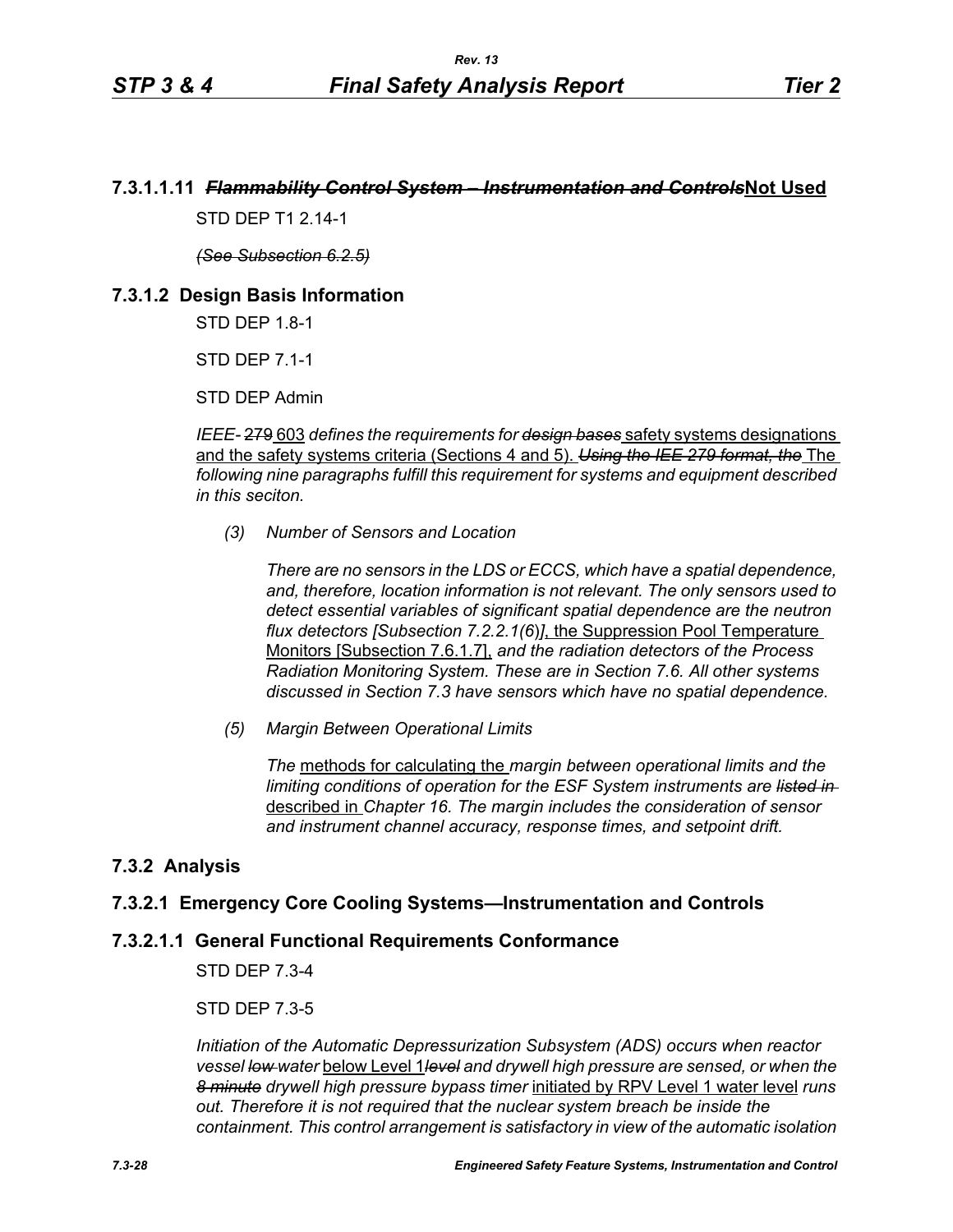*of the reactor vessel for breaches outside the drywell and because the ADS is required only if the HPCF and/or RCIC System fail to maintain adequate reactor water level.*

*The control arrangement used for the ADS is designed to avoid spurious actuation (Figure 7.3-2). The ADS relief valves are controlled by two trip systems per division,*  both of which must be in the tripped state to initiate depressurization. Within each trip *system, both drywell pressure high trip or time out of the 8 minute drywell high pressure bypass timer and low* Level 1 *reactor water level trip are required to initiate a trip system.*

## **7.3.2.1.2 Specific Regulatory Requirements Conformance**

STD DEP T1 3.4-1

STP DEP 1.1-2

STD DEP 1.8-1

STD DEP 7.3-1

STD DEP 7.3-5

STD DEP 7.3-7

STD DEP 7.3-16

STD DEP 7.3-17

*(1) 10CFR50.55a (IEEE-279*603*)*

*The ECCS incorporates two divisions of HPCF, one division of stream-driven RCIC, two divisions of ADS and three divisions (three loops) of LPFL (RHR/low pressure flooders). This automatically actuated network of Class 1E redundant high pressure and low pressure systems assures full compliance with IEEE- 279* 603*.*

*All components used for the ECCS are qualified for the environments in which they are located (Sections 3.10 and 3.11). All systems which make up the ECCS network are actuated by two-out-of-four logic combinations of sensors which monitor drywell pressure and reactor water level. There are a total of eight* wide range *water level sensors and four drywell pressure sensors which are supplied by the Nuclear Boiler System. These instruments are shared by the ECCS as well as the RPS and other systems which require actuation signals from these essential variables. However, each system receives all four signals as input to its own unique voting logic incorporated in the safety system logic and control (SSLC)* ESF Logic and Control System (ELCS) *network. If individual channels are bypassed for service or testing, the voting logic reverts to two-out-of-three.*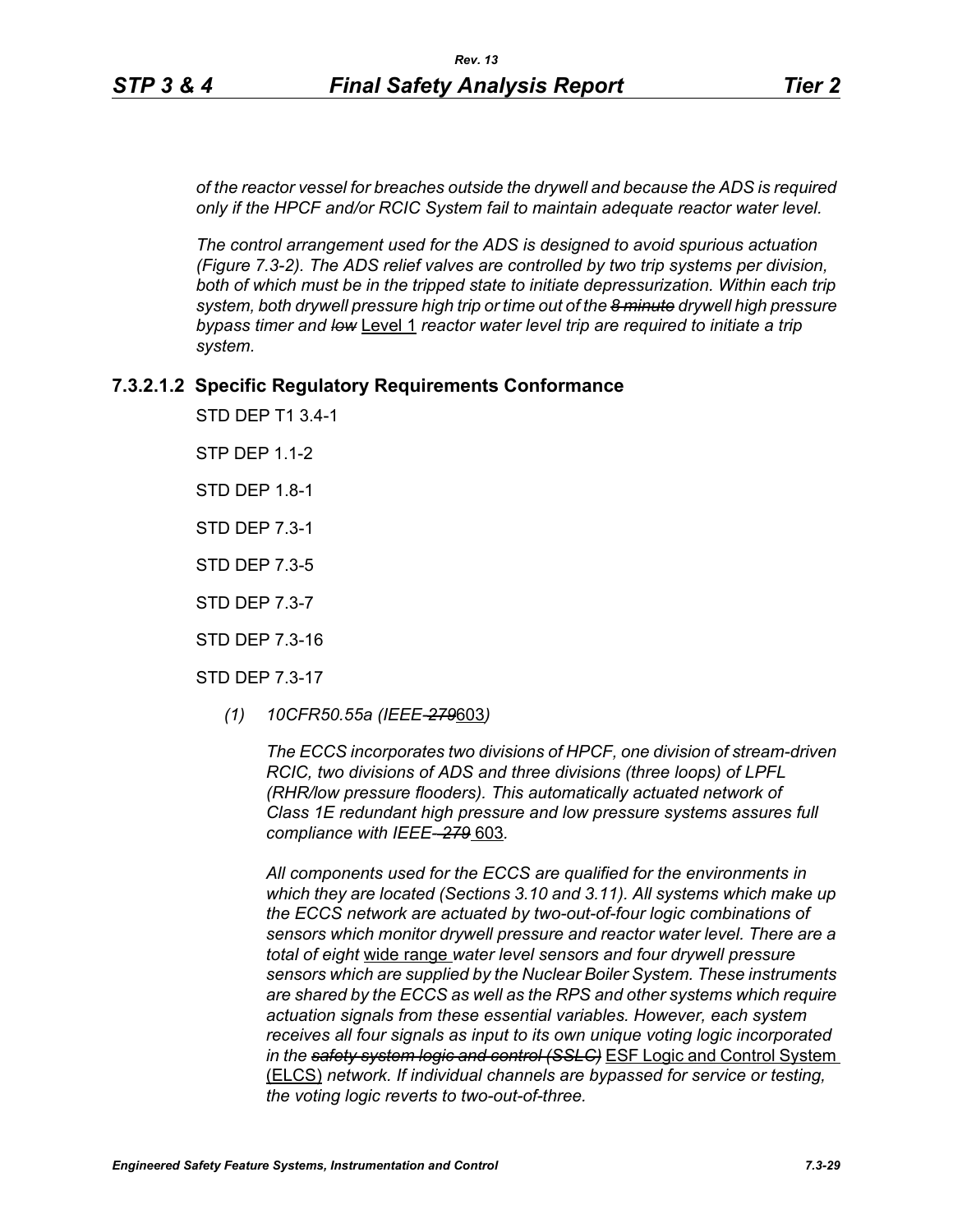*Each of these electrical divisions contains one of the drywell pressure sensors and two of the reactor water level sensors which contribute to the two-out-of- four voting logic. All of these signals are multiplexed and passed* transmitted *through fiber-optic medium before entering the voting logic of the redundant divisions involved in the systems which make up the ECCS network.* 

*Separation and isolation is thus preserved both mechanically and electrically in accordance with IEEE-*603*279 and Regulatory Guide 1.75.*

*Other requirements of IEEE-*603*279, such as testing, bypasses, manual initiation, logic seal-in, etc., are described in Subsection 7.3.1.1.1.*

- *(3) Regulatory Guides (RGs)*
	- *(a) RG 1.22—"Periodic Testing of Protection System Actuation Functions"*
		- *(i) Periodic testing is interpreted to mean testing of actuation devices (which use pulse testing) but not to include testing of the actuated equipment which is tested during surveillance testing.*
	- *(c) RG 1.53—"Application of the Single-Failure Criterion to Nuclear Power Protection Systems"*

*The ECCS generally meets the requirements of RG 1.53 in addition to Section 4.2* 5.1*of IEEE-279* 603 *and IEEE-379. However, specific exception is taken with regard to Paragraph C-2 as follows: Specific items which cannot be energized for test during plant operation, or tested by other than continuity tests without degrading plant operability or safety, will be exempt from the requirements of this paragraph. (e.g., the SRV solenoid pilot valves)*

*(e) RG 1.75-"Physical Independence of Electric Systems"*

*The ECCS is in compliance with this regulatory guide assuming clarifications and alternates described in Subsection 7.1.2.10.5. Separation within the ECCS is such that controls, instrumentation, equipment, and wiring is segregated into four separate divisions designated I, II, III, and IV.* Sensor input signals are in Division I, II, III, and IV. Control logic is performed in Divisions I, II and III. *Control and motive power separation is maintained in the same manner. Separation is provided to maintain the independence of the four divisions of the circuits and equipment so that the protection functions required during and following any design basis event can be accomplished.*

- *(4) Branch Technical Positions (BTP)*
	- *(c) BTP ICSB 21—"Guidance for Application of Regulatory Guide 1.47"*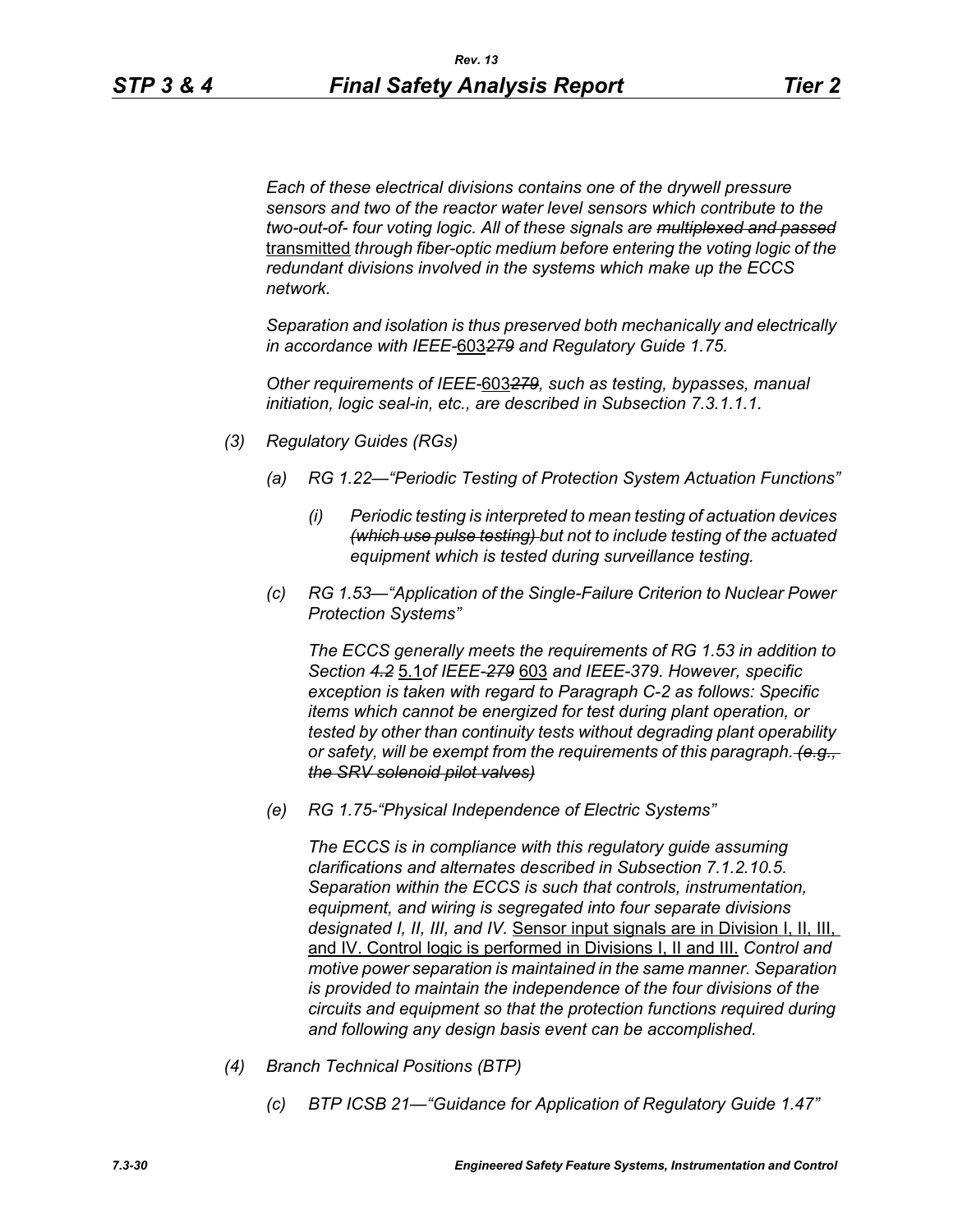*The ABWR design is a single unit.* ECCS is not shared between units. *Therefore, item B-2 of the BTP is not applicable. Otherwise, the ECCS is in full compliance with this BTP.*

*(d) BTP IGSB 22—"Guidance for Application of Regulatory Guide 1.22"*

*In general, actuated equipment within the reactor protection system can be fully tested during reactor operation. Exceptions for the RPS scram function are discussed in Subsection 7.2.2.2.3.1 (10). Exceptions for ECCS* include *the ADS valve pilot solenoids and the LPFL shutdown valves which cannot be opened while the reactor is pressurized. However, both* these *can be tested during reactor shutdown. In addition, the ADS valve solenoids are monitored for continuity during the logic self- test.*

## **7.3.2.2 Leak Detection and Isolation System—Instrumentation and Controls**

#### **7.3.2.2.2 Specific Regulatory Requirements Conformance**

STD DEP T1 3.4-1

STP DEP 1.1-2

STD DEP 1.8-1

*(1) 10CFR50.55a (IEEE-279*603*)*

*The LDS is* sensors and Digital Trip Functions (DTFs) are arranged as *a fourdivision system which is redundantly designed so that failure of any single element will not interfere with a required detection of leakage or isolation.*

*All components used for the safety isolation functions are qualified for the environments in which they are located (Sections 3.10 and 3.11). Most initiation parameters are represented by all four divisions which actuate the isolation functions via two-out-of-four logic permissives. Most of the sensors are provided by the Nuclear Boiler System. These instruments are shared by the ECCS, as well as the RPS and other systems which require actuation signals from these essential variables. However, each system receives all four signals as input to its own unique voting logic incorporated in the safety system logic and control (SSLC)* Reactor Trip and Isolation System (RTIS) and the ESF Logic and Control System (ELCS) *network. If individual channels are bypassed for service or testing, the voting logic reverts to twoout-of-three.*

*All of these signals are multiplexed and passed through fiber optic medium before entering the voting logic of the redundant divisions involved in the isolation valve logic. Separation and isolation are thus preserved both mechanically and electrically in accordance with IEEE-279*603 *and Regulatory Guide 1.75. For further information see Subsection 9A.5.5.7.*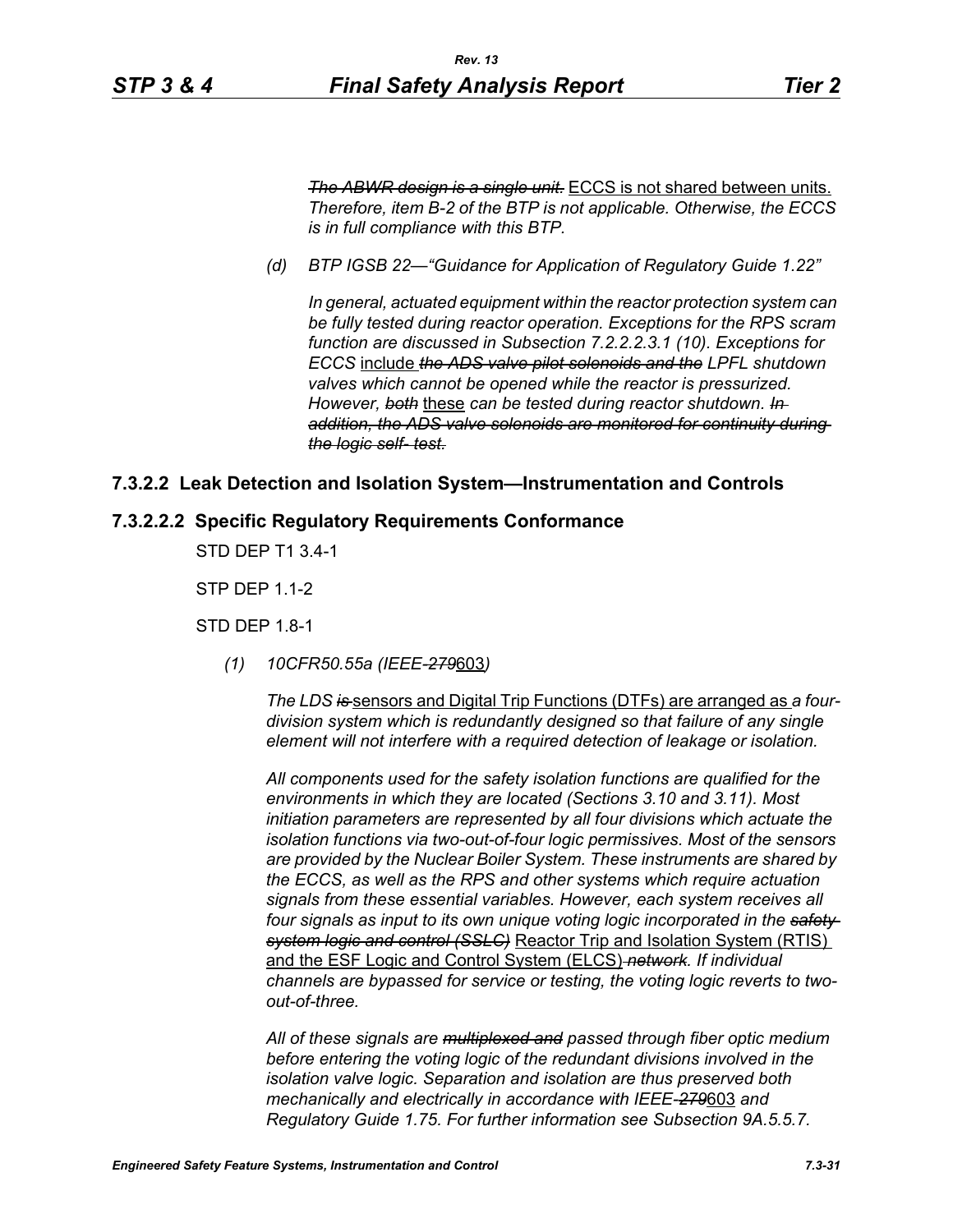*Other requirements of IEEE-*279603 *such as testing, bypasses, manual initiation logic seal-in, etc., are described in Subsection 7.3.1.1.2.*

- *(4) Branch Technical Positions (BTPs)*
	- *(a) BTP ICSB 21—"Guidance for Application of Regulatory Guide 1.47"*

*The ABWR design is a single unit.* LDS is not shared between units. *Therefore, Item B-2 of the BTP is not applicable. Otherwise, the LDS is in full compliance with this BTP.*

#### **7.3.2.3 RHR/Wetwell and Drywell Spray Mode—Instrumentation and Controls**

#### **7.3.2.3.2 Specific Regulatory Requirements Conformance**

STP DEP 1.1-2

STD DEP 1.8-1

STD DEP 7.3-13

*(1) 10CFR50.55a (IEEE-279*603*)*

*All components used for the safety functions are qualified for the environments in which they are located (Sections 3.10 and 3.11). This* The Drywell Spray *mode of the RHR System (unlike the LPFL mode which is automatically actuated by LOCA) is automatically* can be manually *actuated should high pressure conditions occur in the drywell and wetwell air space.* The Wetwell Spray mode can be initiated at any time provided the proper permissives are present.

*The suppression cooling mode pool is designed in accordance with all requirements of IEEE-*279603 *as described in Subsection 7.3.1.1.3.*

*A clarification should be made with regard to IEEE-279, Section 4.19. The parent RHR System annunciates activity at the loop level (i.e., "RHR LOOP A, B, C ACTIVATED"). However, the individual mode of the RHR System is not separately annunciated.*

*(4) Branch Technical Positions (BTPs)*

*In accordance with the Standard Review Plan for Section 7.3, and with Table 7.1-2, only BTPs 21 and 22 are considered applicable for the WDSC* Wetwell / Drywell Spray *mode. They are addressed as follows:*

*(a) BTP ICSB 21— "Guidance for Application of Regulatory Guide 1.47"*

**The ABWR design is a single unit.** RHR equipment is not shared between units. *Therefore, Item B-2 of the BTP is not applicable. Otherwise, the WDSC is in full compliance with this BTP.*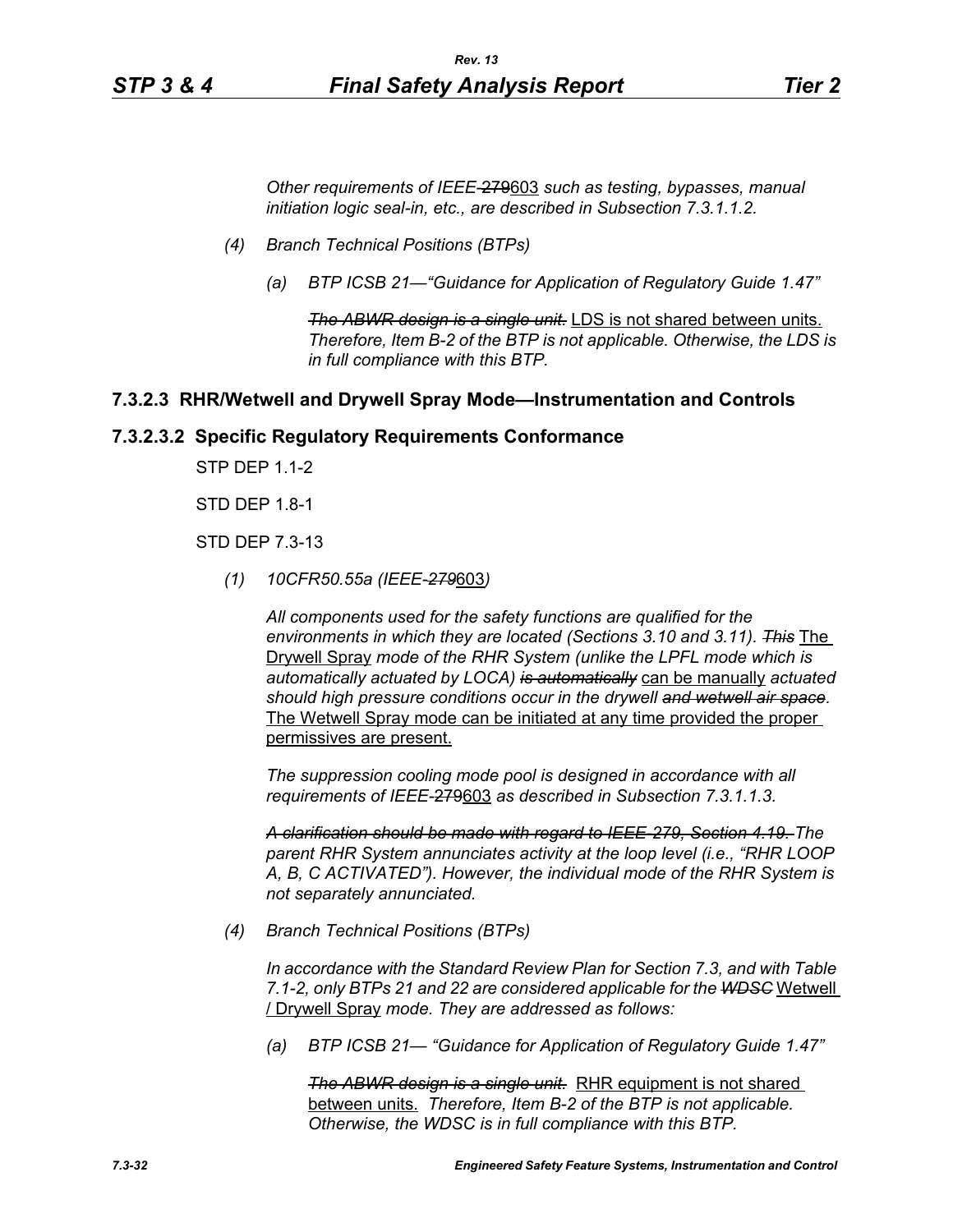## **7.3.2.4 RHR/Suppression Pool Cooling Mode—Instrumentation and Controls**

## **7.3.2.4.2 Specific Regulatory Requirements Conformance**

**STP DFP 1 1-2** 

STD DEP 1.8-1

*(1) 10CFR50.55a (IEEE-279603)*

*The suppression cooling mode pool system is designed in accordance with all requirements of IEEE-*279603 *as described in Subsection 7.3.1.1.4.*

*A clarification should be made with regard to IEEE-279, Section 4.19. The parent RHR System annunciates activity at the loop level (i.e., "RHR LOOP A, B, C ACTIVATED"). However, the individual mode of the RHR System is not separately annunciated.*

- *(4) Branch Technical Positions (BTPs)*
	- *(a) BTP ICSB 21— "Guidance for Application of Regulatory Guide 1.47"*

**The ABWR design is a single unit.** RHR equipment is not shared between units. *Therefore, Item B-2 of the BTP is not applicable. Otherwise, the SPC mode is in full compliance with this BTP.*

## **7.3.2.5 Standby Gas Treatment System—Instrumentation and Controls**

## **7.3.2.5.2 Specific Regulatory Requirements Conformance**

STP DEP 1.1-2

**STD DFP 18-1** 

*(1) 10CFR50.55a (IEEE-279603)*

*The SGTS is designed to meet all the requirements of IEEE-*279603*. Detailed system design descriptions are given in Subsection 7.3.1.1.5.*

- *(4) Branch Technical Positions (BTPs)*
	- *(a) BTP ICSB 21— "Guidance for Application for Regulatory Guide 1.47"*

*The ABWR design is a single unit.* SGT equipment is not shared between units. *Therefore, Item B-2 of the BTP is not applicable. Otherwise, the SGTS is in full compliance with this BTP.*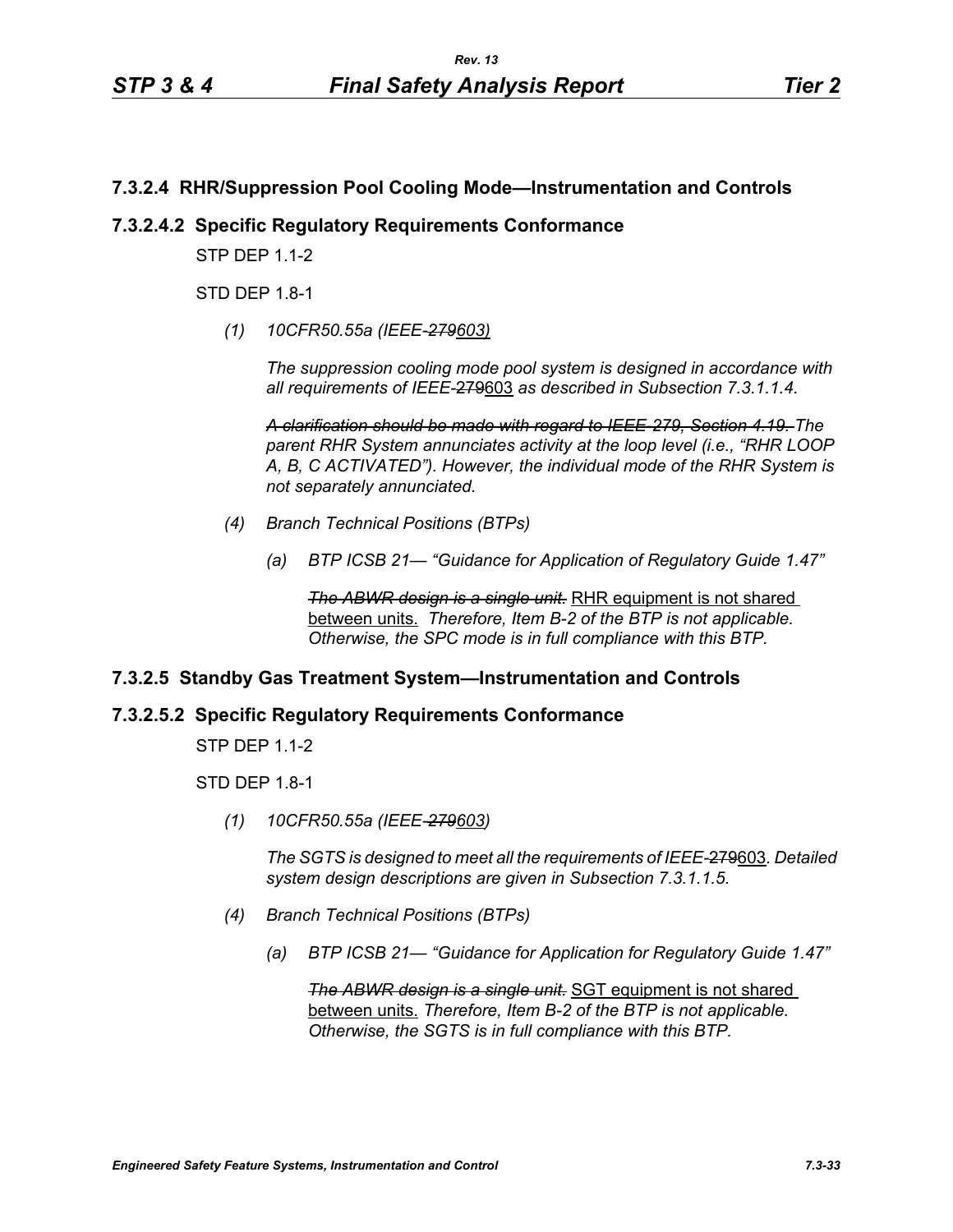## **7.3.2.6 Emergency Diesel Generator Support System—Instrumentation and Control**

## **7.3.2.6.2 Specific Regulatory Requirements Conformance**

STP DEP 1.1-2

STD DFP 18-1

- *(1) 10CFR50.55a (IEEE-279*603*)*
- *(4) Branch Technical Positions (BTPs)*
	- *(a) BTP ICSB 21— "Guidance for Application for Regulatory Guide 1.47"*

*The ABWR design is a single unit.* DG support equipment is not shared between units. *Therefore, Item B-2 of the BTP is not applicable. Otherwise, the diesel generator support systems are in full compliance with this BTP.*

#### **7.3.2.7 Reactor Building Cooling Water System and Reactor Service Water System Instrumentation and Controls**

## **7.3.2.7.2 Specific Regulatory Requirements Conformance**

**STP DFP 1 1-2** 

STD DEP 1.8-1

*(1) 10CFR50.55a (IEEE-279603)*

*The RCW and the RSW Systems are designed to meet all applicable requirements of IEEE-*279603*. Detailed system design descriptions are given in Subsection 7.3.1.1.7 and in Section 9.2.*

- *(4) Branch Technical Positions (BTPs)*
	- *(a) BTP ICSB 21— "Guidance for Application for Regulatory Guide 1.47"*

**The ABWR design is a single unit.** RCW equipment is not shared between units. *Therefore, Item B-2 of the BTP is not applicable. Otherwise, the RCW is in full compliance with this BTP.*

# **7.3.2.8 Essential HVAC Systems—Instrumentation and Control**

## **7.3.2.8.2 Specific Regulatory Requirements Conformance**

STP DEP 1.1-2

STD DEP 1.8-1

STD DEP Admin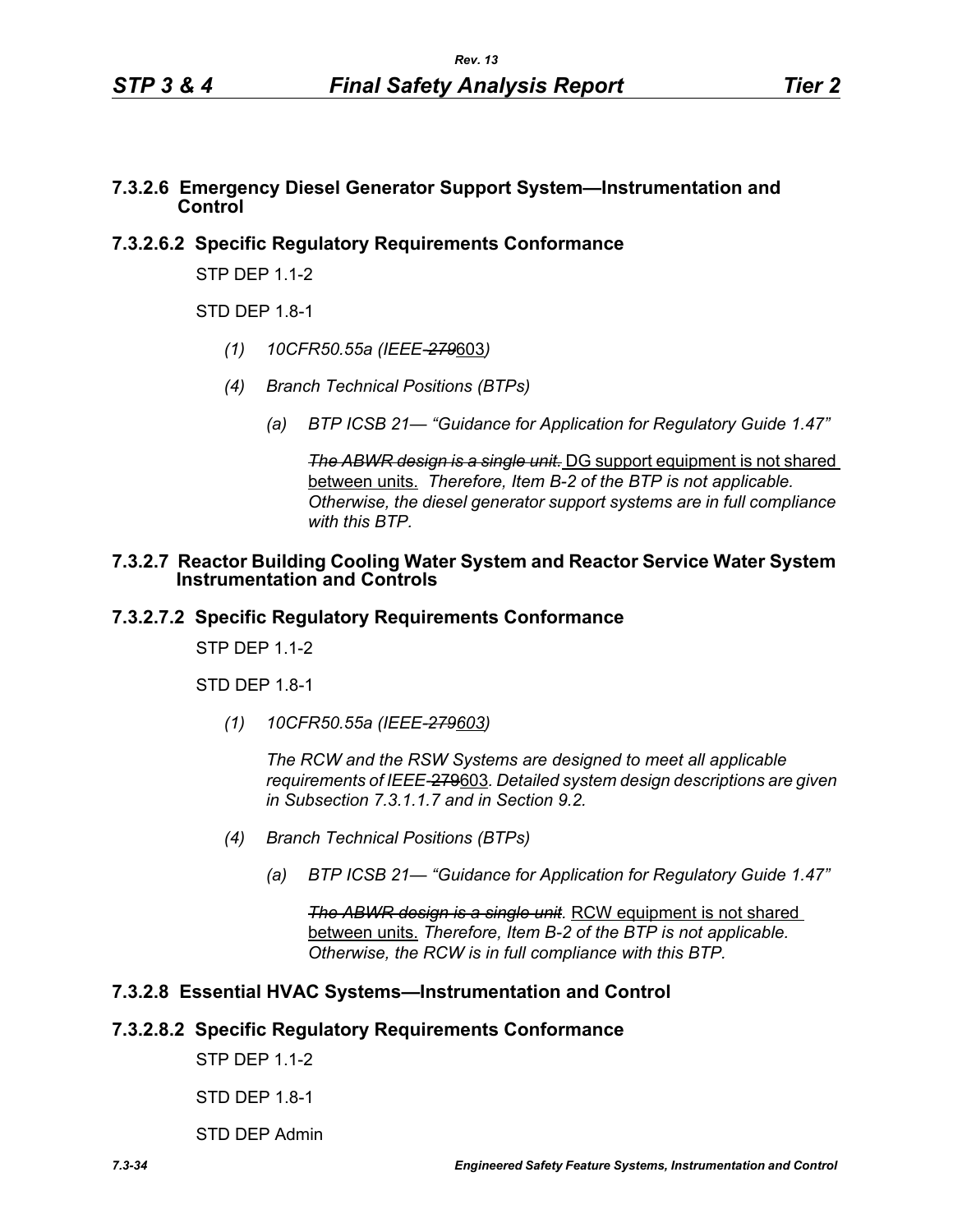*(1) 10CFR50.55a (IEEE-279*603*)*

*The essential HVAC Systems (HVAC) have two* are powered by three *independent electrical divisions and are redundantly designed so that failure of any single electrical component will not interfere with the required safety action of the system.*

*The HVAC System utilizes mechanical Divisions A & B* A, B, and C *corresponding with electrical Divisions I & II,* I, II, and III, *respectively. Electrical separation is maintained between the redundant divisions.*

*The HVAC System is designed to meet all applicable requirements of IEEE-*279603*. Detailed system design descriptions are given in Subsection 7.3.1.1.8 and in Chapter 9.*

- *(4) Branch Technical Positions (BTPs)*
	- *(a) BTP ICSB 21— "Guidance for Application for Regulatory Guide 1.47"*

*The ABWR design is a single unit.* HVAC equipment is not shared between units. *Therefore, item B-2 of the BTP is not applicable. Otherwise, the HVAC System is in full compliance with this BTP.*

# **7.3.2.9 HVAC Emergency Cooling Water System—Instrumentation and Control**

## **7.3.2.9.2 Specific Regulatory Requirements Conformance**

STP DEP 1.1-2

STD DEP 1.8-1

*(1) 10CFR50.55a (IEEE-279603)*

*The HECW System is designed to meet all applicable requirements of IEEE-*279603*. Detailed system design descriptions are given in Subsection 7.3.1.1.9 and in Chapter 9.*

- *(4) Branch Technical Positions (BTPs)*
	- *(a) BTP ICSB 21— "Guidance for Application for Regulatory Guide 1.47"*

*The ABWR design is a single unit.* HECW is not shared between units. *Therefore, Item B-2 of the BTP is not applicable. Otherwise, the HECW System is in full compliance with this BTP.*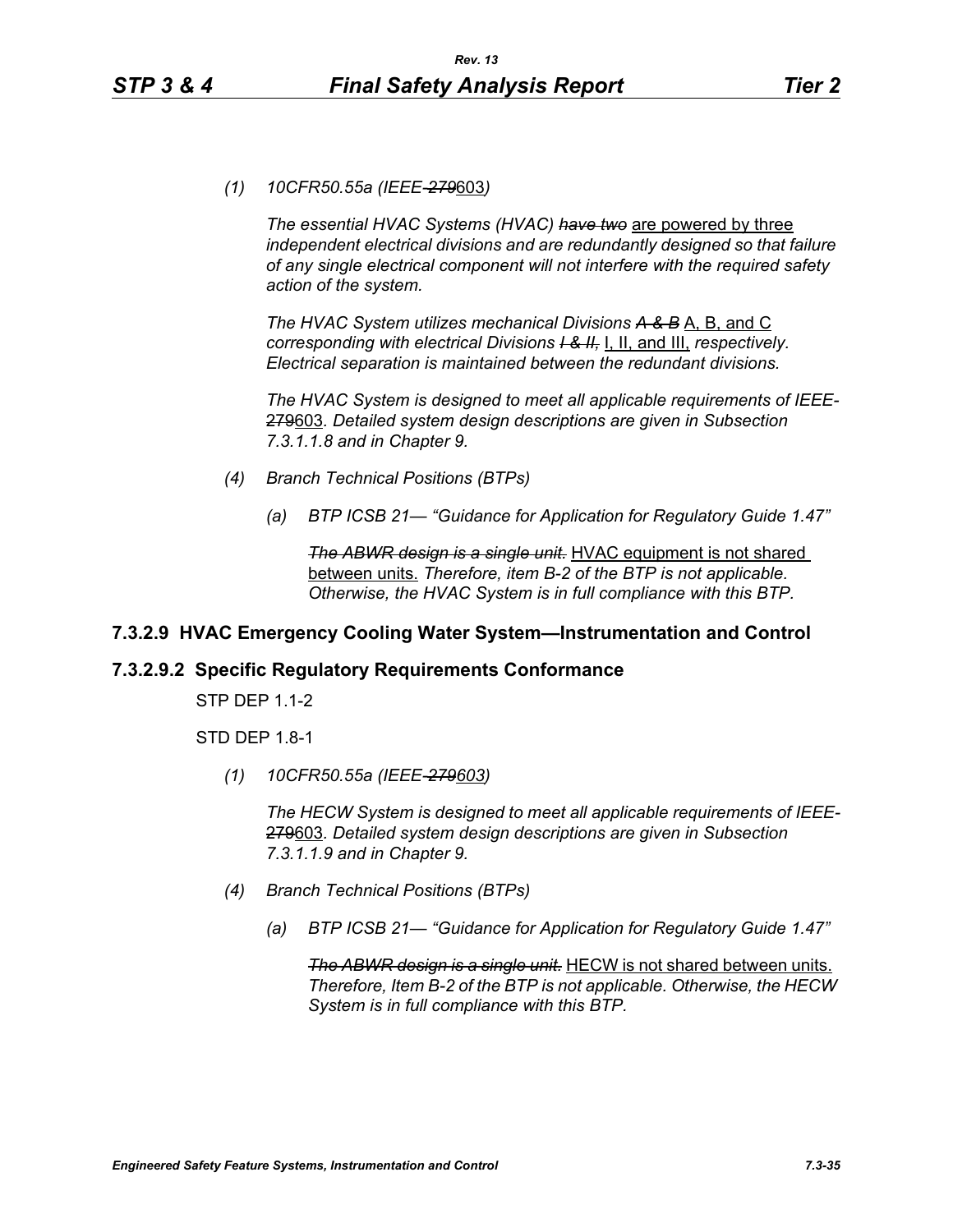## **7.3.2.10 High Pressure Nitrogen Gas Supply System—Instrumentation and Controls**

# **7.3.2.10.2 Specific Regulatory Requirements Conformance**

STP DEP 1.1-2

STD DFP 18-1

*(1) 10CFR50.55a (IEEE*-279603*)*

*The HPIN System is designed to meet all applicable requirements of IEEE- 279*603*. Detailed system design descriptions are given in Subsection 7.3.1.1.10 and in Chapter 6.*

- *(4) Branch Technical Positions (BTPs)*
	- *(a) BTP ICSB 21— "Guidance for Application for Regulatory Guide 1.47"*

*The ABWR design is a single unit.* HPIN is not shared between units. *Therefore, Item B-2 of the BTP is not applicable.* 

# **7.3.3 COL License Information**

# **7.3.3.1 Cooling Temperature Profiles for Class 1E Digital Equipment**

The following standard supplement addresses COL License Information Item 7.1.

The room profiles for equipment qualification are included in Appendix 3I. These profiles wil be confirmed as part of the pre-operational testing. See Tier 1 Table 3.4 item 14(b).

# **7.3.4 References**

STD DEP 16.3-100

7.3-2 [WCAP-17119-P "Methodology for South Texas Project Units 3 & 4 ABWR Technical Specification Setpoints".]<sup>\*</sup>

<sup>\*</sup> See Subsection 7.1.2.10.9.